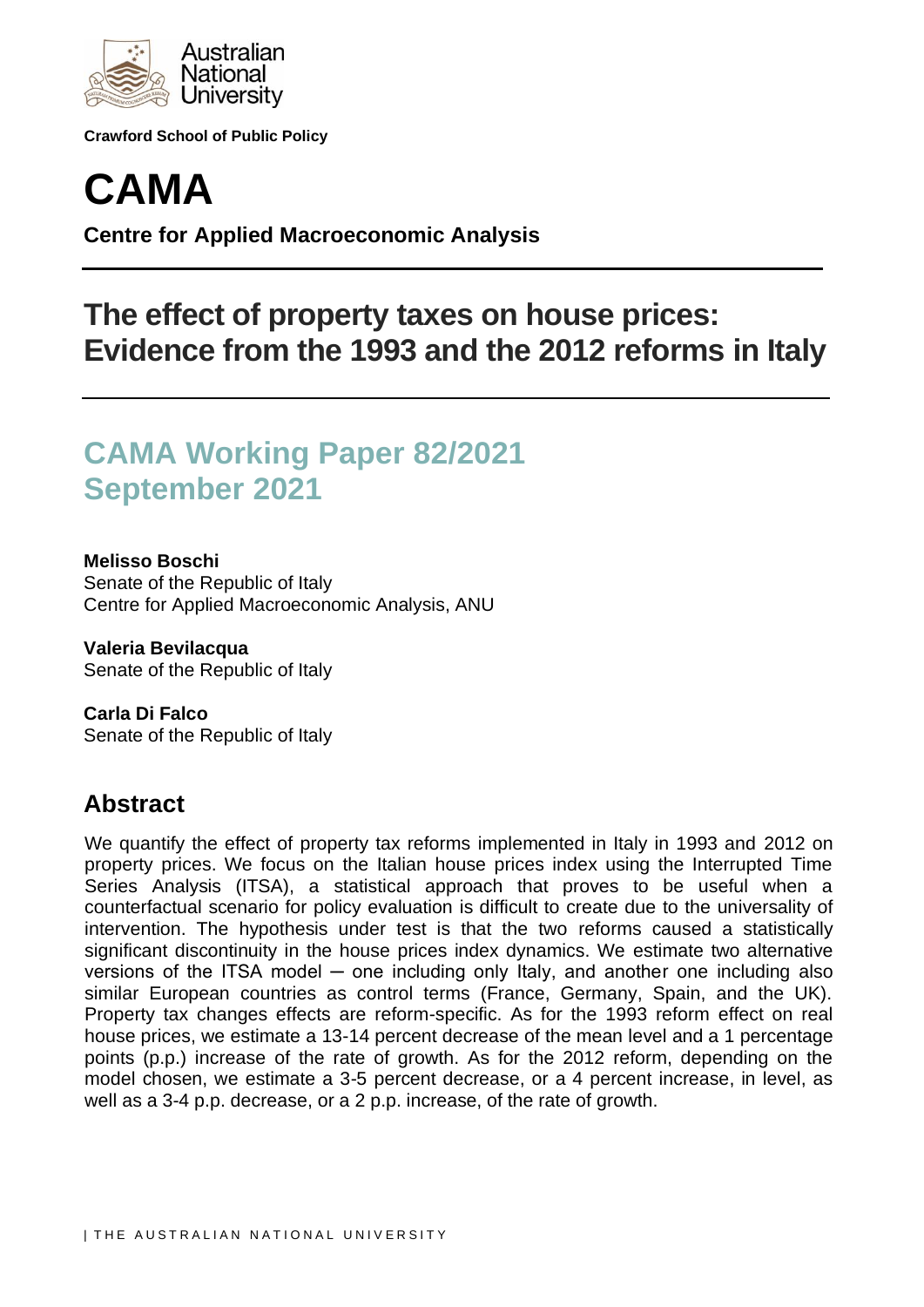### **Keywords**

Policy effect evaluation, Property tax, House prices, Property tax capitalization, Tax reforms, Interrupted Time Series Analysis

### **JEL Classification**

C32, H20, R21, R31

### **Address for correspondence:**

(E) [cama.admin@anu.edu.au](mailto:cama.admin@anu.edu.au)

**ISSN 2206-0332**

**[The Centre for Applied Macroeconomic Analysis](http://cama.crawford.anu.edu.au/)** in the Crawford School of Public Policy has been established to build strong links between professional macroeconomists. It provides a forum for quality macroeconomic research and discussion of policy issues between academia, government and the private sector.

**The Crawford School of Public Policy** is the Australian National University's public policy school, serving and influencing Australia, Asia and the Pacific through advanced policy research, graduate and executive education, and policy impact.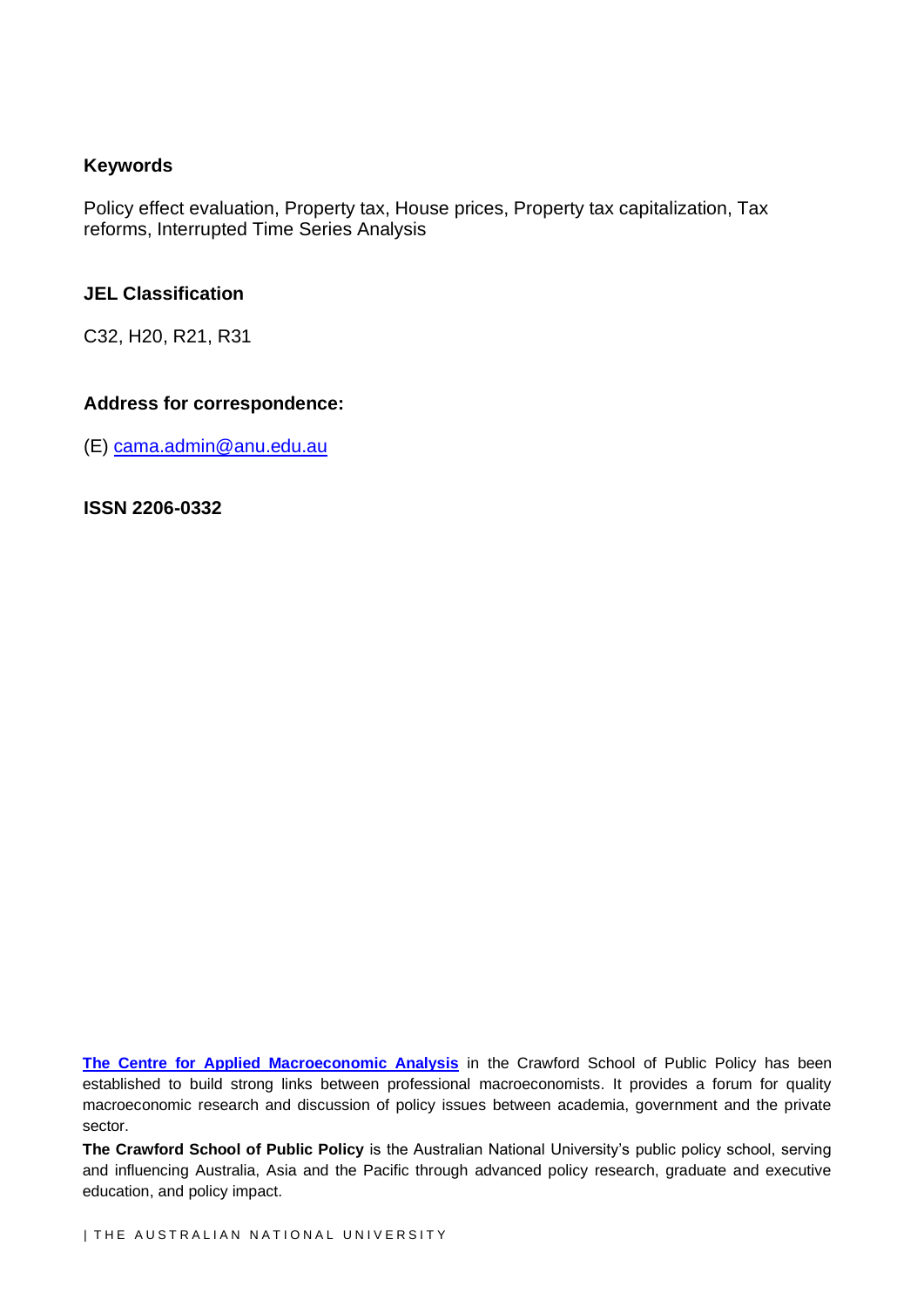# The effect of property taxes on house prices: Evidence from the 1993 and the 2012 reforms in Italy $1$

Melisso Boschi,<sup>2</sup> Valeria Bevilacqua,<sup>3</sup> Carla Di Falco<sup>4</sup>

#### **Abstract**

We quantify the effect of property tax reforms implemented in Italy in 1993 and 2012 on property prices. We focus on the Italian house prices index using the Interrupted Time Series Analysis (ITSA), a statistical approach that proves to be useful when a counterfactual scenario for policy evaluation is difficult to create due to the universality of intervention. The hypothesis under test is that the two reforms caused a statistically significant discontinuity in the house prices index dynamics. We estimate two alternative versions of the ITSA model – one including only Italy, and another one including also similar European countries as control terms (France, Germany, Spain, and the UK). Property tax changes effects are reform-specific. As for the 1993 reform effect on real house prices, we estimate a 13-14 percent decrease of the mean level and a 1 percentage points (p.p.) increase of the rate of growth. As for the 2012 reform, depending on the model chosen, we estimate a 3-5 percent decrease, or a 4 percent increase, in level, as well as a 3-4 p.p. decrease, or a 2 p.p. increase, of the rate of growth.

*Keywords*: Policy effect evaluation, Property tax, House prices, Property tax capitalization, Tax reforms, Interrupted Time Series Analysis

*JEL codes*: C32, H20, R21, R31

l

<sup>&</sup>lt;sup>1</sup> We are grateful to Michele Bernasconi, Simone Bonanni, Carlo Fiorio, Alessandro Girardi, Ariel Linden, Tommaso Oliviero, Marco Ventura, and participants to the VI IWcee18 Workshop, the XXX SIEP Annual Conference 2018, and the 52<sup>nd</sup> MMF Annual Conference 2021 for useful comments on previous versions or some portions of this paper

<sup>&</sup>lt;sup>2</sup> Corresponding author. Senate of the Republic of Italy, Research Service and Working Group on Public Policies Analysis and Evaluation; Centre for Applied Macroeconomic Analysis (CAMA)

<sup>&</sup>lt;sup>3</sup> Senate of the Republic of Italy, Budget Service and Working Group on Public Policies Analysis and Evaluation

<sup>4</sup> Senate of the Republic of Italy, Committee Service and Working Group on Public Policies Analysis and Evaluation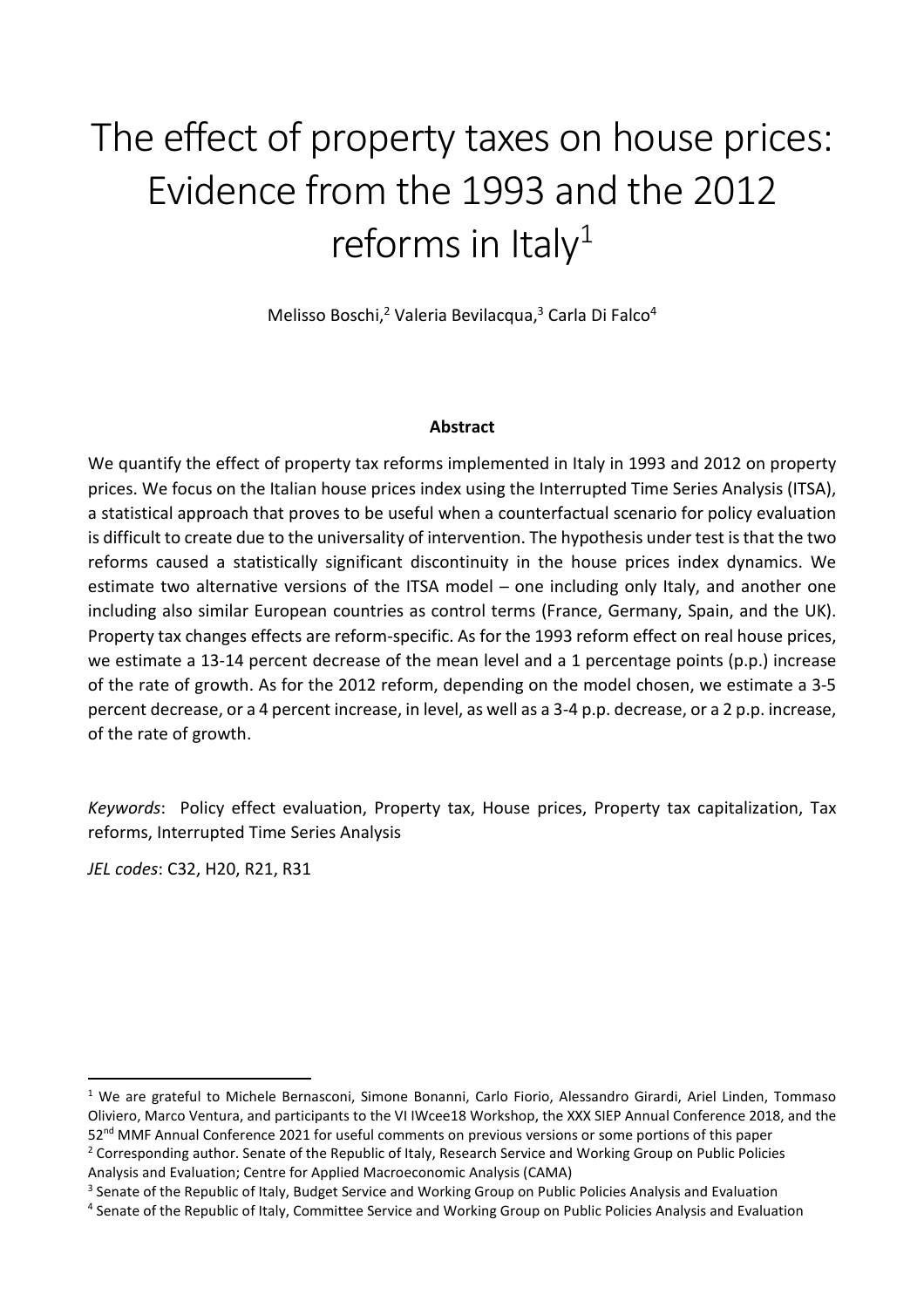## 1. Introduction and literature review

Theory suggests that the real estate market works like any other financial market. According to the property tax capitalization hypothesis, in particular, a house's equilibrium price, as for any other asset, equals the present value of the after-tax flow of rents from owning it, given other housing market characteristics. Taxpayers would therefore anticipate fiscal liabilities pricing them in equilibrium prices. The most often cited study by Oates (1969) argues that, from a general equilibrium perspective, at the local level, the property price depend on the present value of the future stream of benefits from public services relative to the present value of future tax payments. More generally, at the national level, using an asset market approach, the seminal paper by Poterba (1984) argues that a house's price must equal the present discounted value of its net future service flow, the latter given by the rental service value minus depreciation, tax, and maintenance costs. Any change in property taxes, therefore, must affect property prices, at least theoretically, although the size of this effect must be determined empirically.

In this paper, we contribute to the literature on the relationship between property taxation and property prices by focusing on the effects of two crucial reforms implemented in Italy. The first one took effect in 1993, when Italy introduced the Municipal Property Tax (*Imposta comunale sugli immobili* – ICI from here onwards), and allocated its revenues to municipalities, as the tax name suggests. Except for small adjustments, this tax remained unaltered until 2012. The 2007-2008 international financial crisis and the recession immediately following it had strong repercussions on public finances across Europe, and especially so in Italy. As the financial crisis spread to the European bond \*market triggering a sovereign debt crisis, the Italian government approved in 2012 a comprehensive fiscal austerity plan to stabilize public debt and avoid fiscal default (see Figari and Fiorio, 2015, for a survey of the main consolidation measures adopted and their budget effects). One of the main components of the plan was the anticipated implementation in 2012 of the Single Municipal Property Tax (*Imposta municipale unica* ─ IMU from here onwards) ─ the second reform considered ─ originally due in 2014.

The large empirical literature that followed Oates' study acknowledge that property tax liabilities negatively affect future property prices, but the extent of such capitalization remains a matter of contention. Most earlier studies focus on local level analyses (see Sirmans *et al*., 2008, for a review), but there are recent studies that take a national (see, for example, Elinder and Persson, 2017, Oliviero and Scognamiglio, 2019) or international view (see Oliviero *et al.*, 2019).

This literature, however, must deal with a serious endogeneity problem deriving from the relationship existing between any tax revenue and its tax base, as well as with issues of spurious correlation between unexplained variation in local public services and tax rates, and the measurement of effective tax rates as opposed to stated tax rates.

To deal with these issues, we resort to an empirical model by which house prices (as a proxy for property prices) do not depend on property tax revenues. We estimate the effect of the property tax reforms of 1993 and 2012 on property prices using the Interrupted time series analysis (ITSA) evaluation approach. ITSA has been widely used to infer the causal effect of a policy when a counterfactual scenario based on untreated individual is difficult to construct because the intervention is universal as it involves the entire population. In such a situation, ITSA exploits the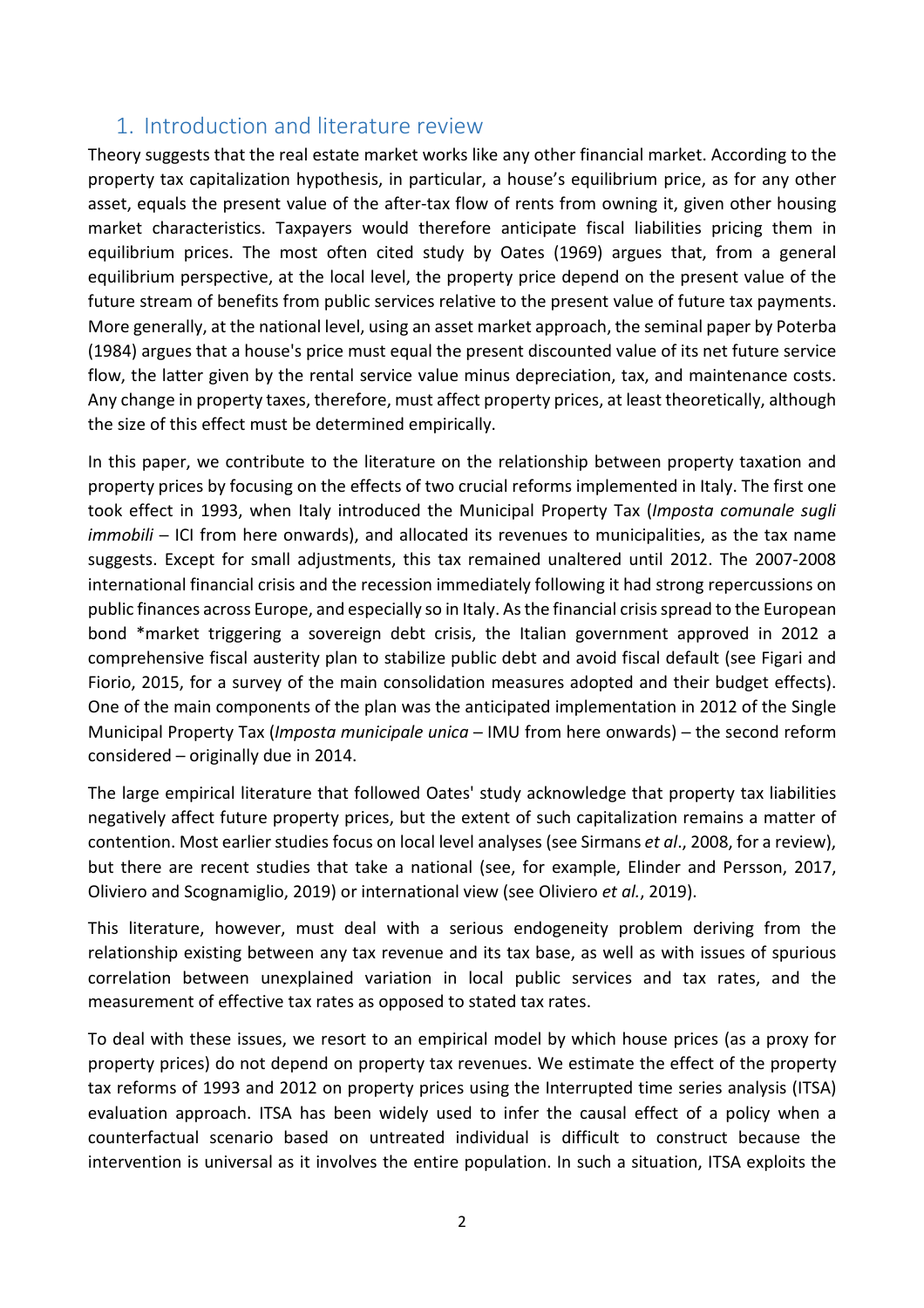discontinuity between pre- and post-intervention to recover the counterfactual scenario by projecting the pre-intervention trend over the intervention period.

To give more robustness to our evaluation, we estimate the model over different sample lengths and compare, within the ITSA model, the experience of Italy to that of a selection of countries having similar economic characteristics.

The key results indicate that, depending on the model considered, the property tax reforms enacted in Italy prompted on impact a reduction of real house prices level within the range 13-14 percent in 1993. As for 2012, depending on the model we find a 4 percent increase with respect to France or a 5 percent decrease with respect to Germany. As for the 2008 financial crisis, the single country model indicates a real house prices level decrease of 9 percent on impact, while the multiple countries model indicates a decrease of 10 percent in comparison to Germany and an increase within the range 7-12 percent in comparison to Spain and the UK.

With regard to the real house prices time trend, results indicate an increase by 1 p.p. in the post-1993 rate of growth with respect to the pre-intervention one. The post-2012 trend, by contrast, shows, depending on the model, a reduction in the rate of growth by 3-4 p.p. with respect to Spain or an increase by 2 p.p. in comparison to France. As for the post-2008 crisis trend, the reduction with respect to the pre-crisis trend ranges, depending on the model, between 1 p.p. and 2 p.p. if France and Germany are the control countries, while the trend increases by 3 p.p. with respect to Spain.

These results might have important policy implications. A large body of research has argued that shifting some of the tax burden away from labour and capital to immovable property would reduce the distortionary effects of taxation on work and investment decisions. This would increase economic efficiency and, therefore, economic growth (OECD, 2010, is the standard reference). Arnold *et al.* (2011) even find that the following ranking – from the most to the least harmful for economic growth – would hold: corporate taxes, personal income taxes, consumption taxes and finally property taxes (especially recurrent taxes on immovable property).

This evidence forms the basis for tax policy recommendations offered by international organizations to member countries (see European Commission, 2020a, for a recent example), and especially to Italy (see IMF, 2019, and European Commission, 2021).

Some authors, however, question this relationship between tax structure and economic growth by stressing that it eventually depends on the sample countries and years under investigation or methodology used (see, for example, Xing, 2012, Baiardi *et al.*, 2019). Xing (2012), in particular, finds that property taxes contribute to long-run GDP growth only in few countries (Finland, Ireland, and the United Kingdom).

A shift of the taxation burden to immovable property, in fact, might have an undesirable negative effect on aggregate economic activity through the real estate market. An important strand of literature points towards a correlation between real estate property prices and macroeconomic conditions (economic growth, consumption, investment, and employment).

A decrease in property values may entail a negative wealth effect that, in turn, could reduce consumption, access to credit, and investment. Rising house prices may stimulate consumption by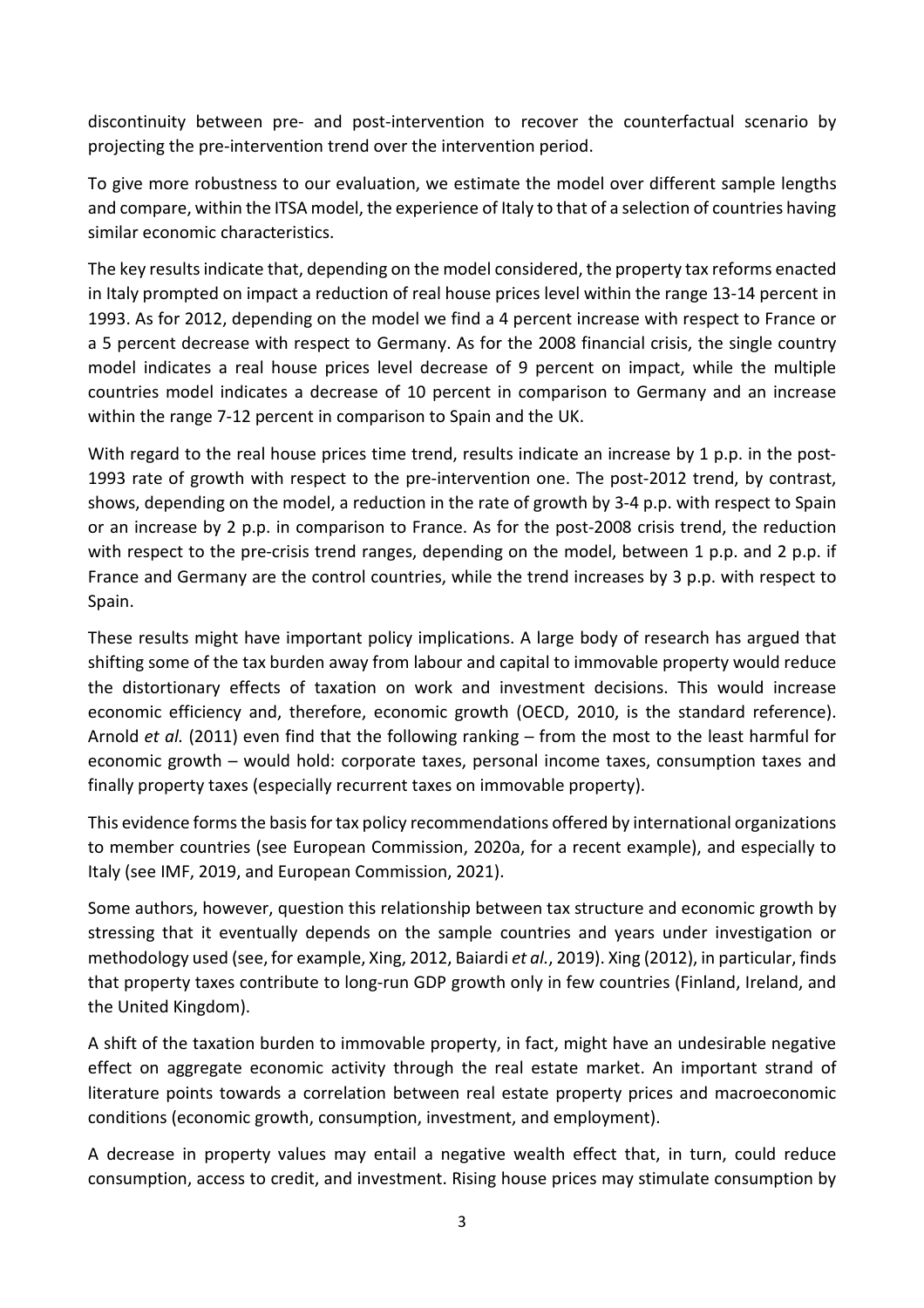increasing households' perceived wealth, or by relaxing borrowing constraints, as Campbell and Cocco (2006) find using UK micro data. These authors argue, however, that wealth effects are heterogeneous across age groups – older homeowners show larger responses of consumption to house prices changes in comparison to younger renters. Predictable changes in house prices are correlated with predictable changes in consumption, particularly for households that are more likely to be borrowing constrained. Along the same line, Surico and Trezzi (2019), using data from the Survey on Household Income and Wealth and exploiting the 2011 property tax reform enacted in Italy, find that a tax hike on the main dwelling leads to large expenditure cuts among mortgagors, who hold low liquid wealth despite owning sizable illiquid assets. The effect on other residential properties affect, by contrast, affluent households, so that the impact on consumer spending is modest. Chaney *et al*. (2012) focus instead on the collateral channel through which shocks to the value of real estate can have a large impact on aggregate investment. Collateral pledging enhances a firm's financial capacity, but this implies that asset liquidation values play a key role in the determination of a firm's debt capacity. From this derives that business downturns will deteriorate assets values, thus reducing debt capacity and depressing investment, which will amplify the downturn. Therefore, abruptly declining real estate prices can reduce investment through this "collateral channel". Chaney *et al*. (2012) show that over the 1993–2007 period, a \$1 increase in collateral value leads the representative US public corporation to raise its investment by \$0.06. The same collateral channel also works for small business employment. Adelino *et al*. (2015), in fact, show that small business in areas with greater increases in house prices experience stronger growth in employment when compared to large firms in the same areas and industries so that the collateral channel explains 15-25 percent of employment variation.

The remainder of the article proceeds as follows. In section 2 we summarize the development in the property taxation in Italy since the beginning of the '90s. In sections 3 and 4 we illustrate the empirical methodology and data used. In section 5 we discuss our results for both models estimated − that focusing on Italy and that including other countries and robustness checks. In section 6 we close with some concluding remarks.

## 2. Background: Recent evolution of the Italian property tax system

In this section we briefly overview the evolution of the immovable property tax system in Italy in the latter 30 years, concentrating on the recurrent property tax component.

In 1993, the government implemented ICI – the first recurrent wealth tax specifically intended to hit immovable property in Italy. The property owner was liable for ICI to the local municipality (*Comune*), which had to approve yearly the relevant tax rate and possible deductions within a certain range.<sup>5</sup> The tax base consisted of the cadastral property value, computed by multiplying the cadastral return, revalued by 5 percent, by a factor that varied according to the property type.

In 2008, the government exempted from ICI the taxpayer's main residence, with the exception of luxury properties.

In a quest for public finance sustainability, at the end of 2011 the Italian government introduced a package of measures aimed to counteract the sovereign crisis through fiscal consolidation. Within this package, the property tax reform had an important role. With effect from 2012, the government

 $\overline{\phantom{0}}$ 

<sup>&</sup>lt;sup>5</sup> From 1993 to 2008, a deduction on the tax liability due on the main residence was in place.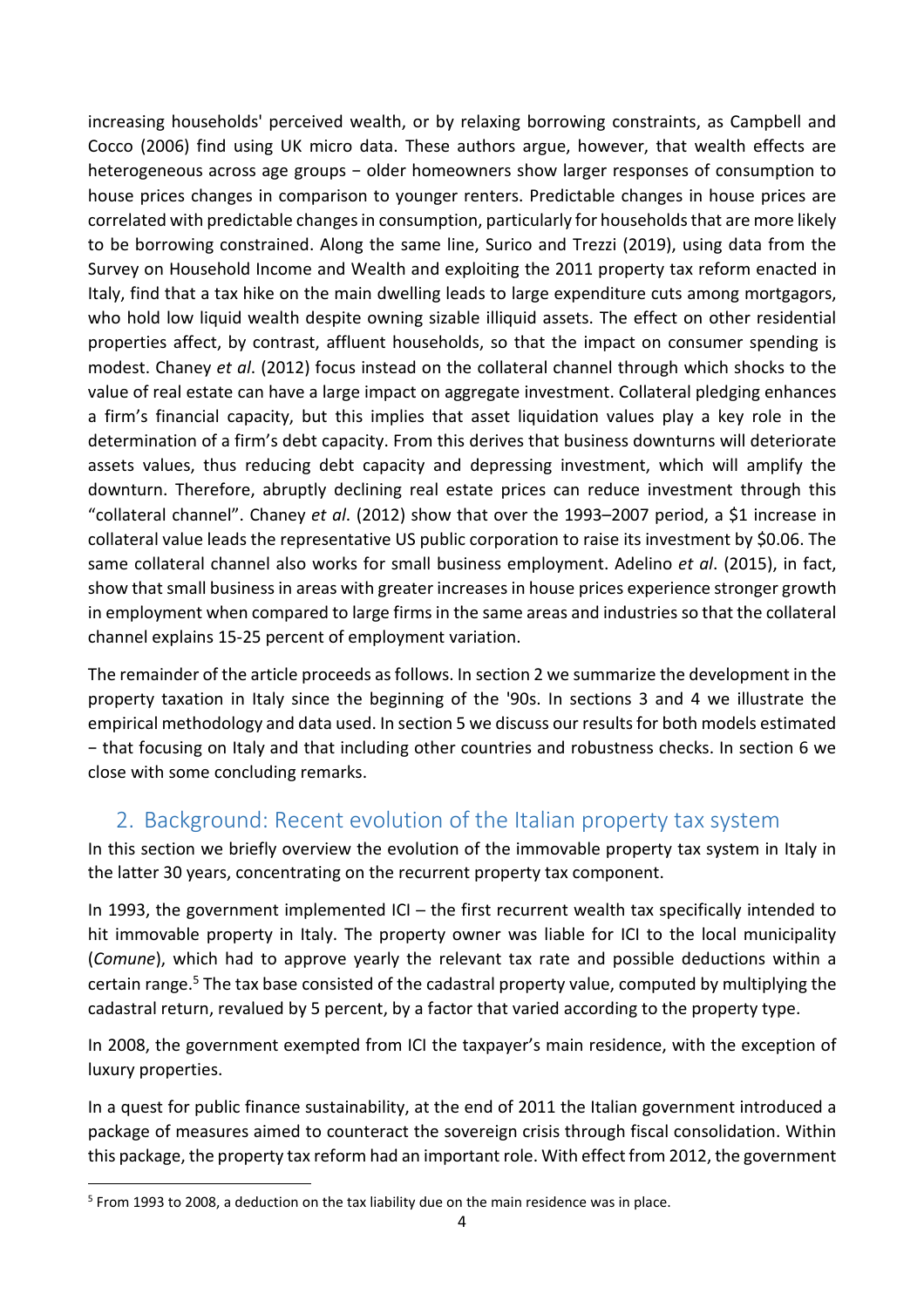replaced ICI with IMU, which differed from the previous system under four main aspects. First, it repealed the 2008 main residence exemption. Second, the tax base increased by 60 p.p.. Third, it set the tax rate on the main residence equal to 0.4 percent and the rate on secondary dwellings equal to 0.76 percent. Finally, it introduced a deduction of 200 euros for the main residence, plus 50 euro per household member younger than 26 (up to a maximum deduction of 400 euro).<sup>6</sup> Local municipalities were free to modify the first rate by +/-0.2 p.p. and the second rate by +/-0.3 points by the end of October 2012. Municipalities were also free to modify main residence deductions, but only a small fraction of them set the property tax rates below the statutory levels.

In 2013, the government exempted from IMU some types of properties (e.g. properties built by building cooperatives, social housing properties, properties used by research institutions) while it partially exempted main residences.

In 2014, IMU on the main residence was abolished and a new tax on local services (*Tributo per i servizi indivisibili* ─ TASI from here onwards) was introduced on both main residences and secondary dwellings. TASI, however, resembled so much IMU in terms of both the tax base and rates that total fiscal revenues on main residences were almost unaffected (see Messina and Savegnago, 2014).

Finally, TASI was abolished first on main residences (exception for luxury ones) with effect from 2016, and then altogether, with effect from 2020. Although at the time the government claimed the IMU reform to be transitory, most Italian taxpayers perceived it as permanent (see Oliviero and Scognamiglio, 2019), as it eventually turned out to be.

We now turn to an overview of the dynamics of tax revenues from ICI and IMU.

Specifically, the top graph in figure 1 shows the course of revenues, as a share of GDP, from each of the three taxes ICI, IMU, and TASI, as well as their total, at current prices over the period 1990-2019. Data on the municipal real estate tax (ICI from 1993 to 2011 and IMU from 2012 to 2019) and on the tax on indivisible services (TASI) come from the OECD database, along with data on GDP.

The graph in the middle of figure 1 shows the same revenues in absolute value at constant 2015 prices. To express revenues data at constant 2015 prices, we used the GDP deflator from the national accounts of the OECD database. Finally, the bottom graph shows the trend of the same revenues as a share of total tax revenues.

As a share of GDP (figure 1, top graph), total property tax revenues (ICI+IMU+TASI depending on years) decrease from a yearly average amount of 0.78 percent over the period 1993-2007 (before the main residences exemption from ICI) to an average of 0.60 percent over the years 2008-2011, and then increase again to 1.36 percent after the introduction of IMU (2012-2018). More in detail, revenues amounted to 0.79 percent of GDP in 2007, then 0.59 percent in 2008, and 1.47 percent in 2012. The significant decrease of ICI revenue in 2008 is mainly due to the main residence exemption. Analogously, the decrease in 2013, smaller than the former, was mainly due to the partial exemption of some types of properties.

 $\overline{\phantom{0}}$ 

<sup>&</sup>lt;sup>6</sup> See Oliviero and Scognamiglio (2019) for more details.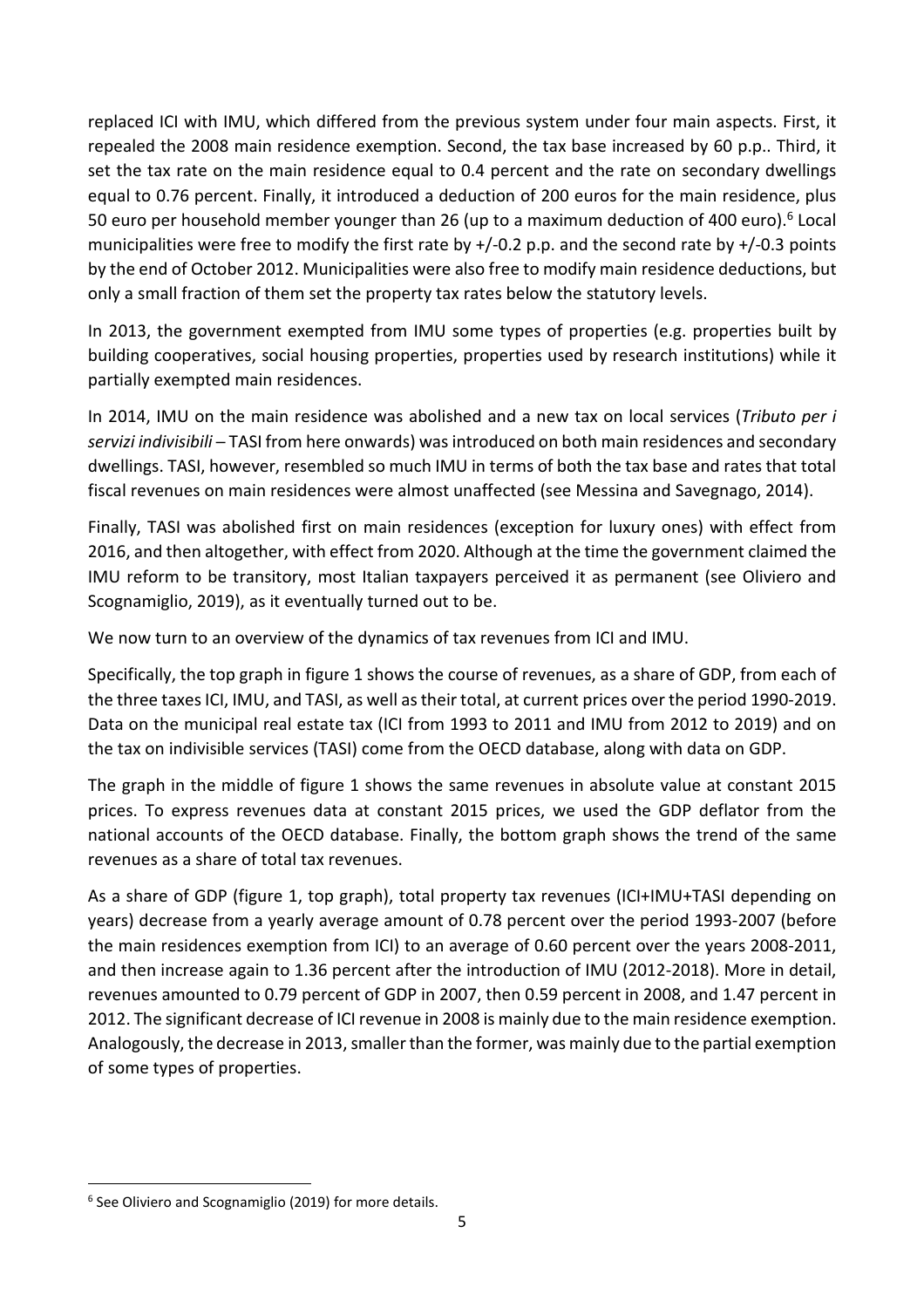

**Figure 1 – Property tax revenues in Italy**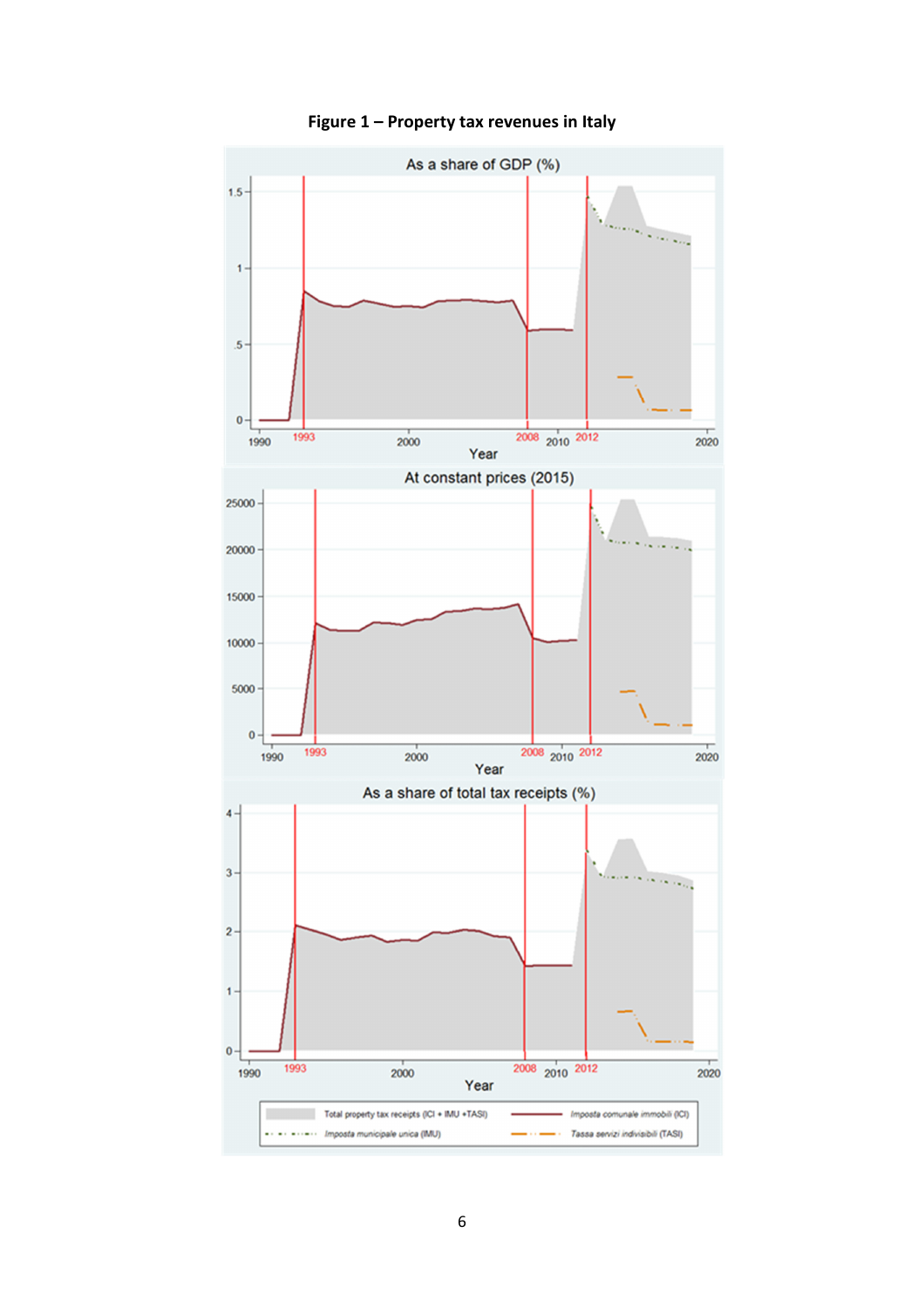Notes: the top graph shows the course of revenues from ICI, IMU, and TASI, as well as their total, at current prices as a share of GDP. The graph in the middle shows the same revenues in absolute value at constant 2015 prices. The bottom graph shows the same revenues as a share of total tax receipts. Data on tax revenues and on GDP come from the OECD database.

In absolute value, at 2015 constant prices (figure 1, middle graph), total revenues from ICI, IMU, and TASI decrease from an average yearly amount of 12,7 billion euro over the years 1993-2007 to more than 10 billion euro over the period 2008-2011, and then increase again to slightly less than 23 billion euro yearly average over the period 2012-2018.

With respect to total tax receipts (figure 1, bottom graph), property tax revenues decreased from a yearly average of 1.94 percent over the period 1993-2007 to 1.43 percent in 2008-2011, and then increased again to 3.17 percent over the period 2012-2018.

Clear breaks in the revenues' dynamics stand out in years 1993, 2008, 2012, 2013, 2014, and 2016 in correspondence of the ICI reform, financial crisis, the IMU reform, the introductions of partial exemptions from IMU, the introduction and abolition of TASI on main residences.

## 3. Empirical methodology

l

When a policy intervention involves the entire population (the sample size is  $N = 1$ ), one cannot construct a proper counterfactual scenario based on untreated individuals, i.e. individuals not subject to the policy measures. In this case, if a sufficiently long sample of observations on the variable of interest (outcome) in the pre- and post-intervention period is available, interrupted time series analysis (ITSA) represents a quasi-experimental method with a potentially high degree of internal validity (see Campbell and Stanley, 1966, Shadish *et al*., 2001) to infer the causal effects of a policy.<sup>7</sup> A strong internal validity of the ITSA approach, even in the absence of a comparison group, also derives from its control over the effects of regression to the mean (see Campbell and Stanley, 1966).

More specifically, ITSA exploits the time discontinuity between pre- and post-intervention to project the pre-intervention trend over the post-intervention period to serve as a counterfactual scenario<sup>8</sup>. The policy impact estimation results from the comparison of the outcome variable with the counterfactual scenario over the post-intervention period.

As we briefly anticipated above, we must emphasize that this method is better suited to estimate the impact of property taxes than those that include property tax revenues among the independent variables, since the latter approach may entail endogeneity problems that bias results. Within these models, in fact, house prices are a function of tax revenues, which, in turn, could depend on house prices themselves as long as these represent the main component of the property tax base. Lutz (2008), for example, estimates a 0.4 percent elasticity of property tax revenues with respect to house prices changes in the United States. This endogeneity could undermine the fundamental hypotheses of the OLS regression model, although this problem could be less serious in those tax

<sup>7</sup> For examples of ITSA applications to policy evaluation, see Nunn and Newby (2011) for traffic regulation, Bernal *et al*. (2017) for health, Humphrey *et al*. (2017) for self-defence, De Jorge-Huertas and De Jorge-Moreno (2020) for house prices.

<sup>&</sup>lt;sup>8</sup> The term "interrupted" derives from the expectation of such discontinuity in the level or trend of the time series subsequent to the intervention (see Campbell and Stanley, 1966, Shadish *et al*., 2001).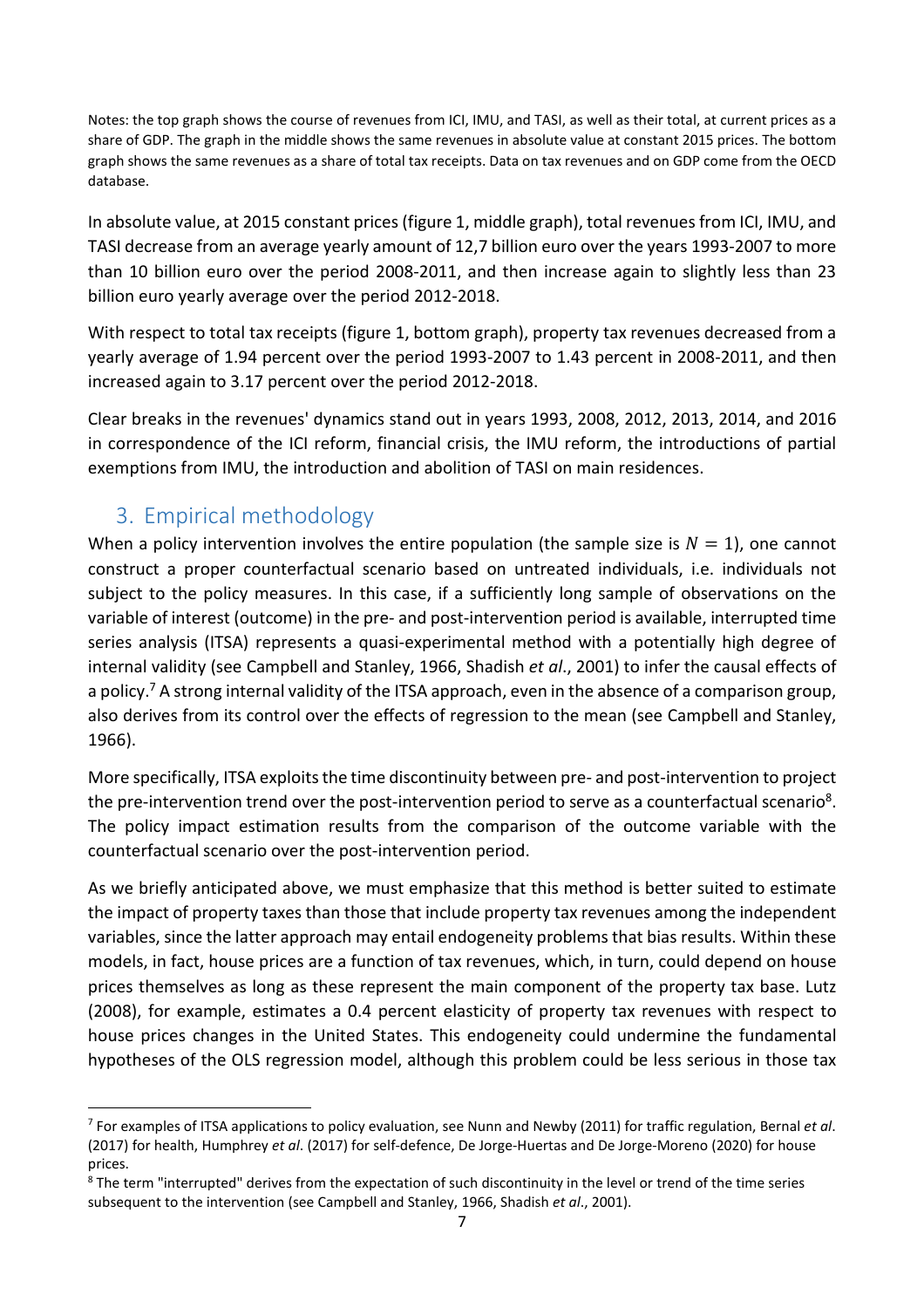systems in which the tax base is calculated basing on the cadastral rent rather than the property market value (see Oliviero *et al*. 2019). Even in these cases, however, one has to consider that new houses' cadastral rents are determined, at least initially, basing on the current market value so that the endogeneity problem emerges again. In the ITSA model, we do not need to include the property tax revenues among the model independent variables.

We also notice that our methodology gives an estimate of the overall effect of each property tax reform introduced in Italy. The existing literature, by contrast, (Oliviero and Scognamiglio, 2019, and Oliviero *et al*., 2019, being the most direct reference) gives results related to the effect of an increase of the growth rate of property tax revenues or one standard deviation increase in property tax intensity on house prices. When trying to isolate fiscal reforms effects, Oliviero *et al*. (2019) need to resort to the comparison of 3-year moving averages with long-run historical averages of tax revenues, which might easily blur the effect of specific reform events. Although this kind of results could seem appealing in view of its supposed external validity, one should bear in mind the inherent complexity of such important reforms, whose design and implementation inevitably imply so many institutional features that make their effect difficult to generalize to external settings and scenarios. Therefore, our approach focused on the overall reform effect seems to us more pragmatic and adherent to the real world. Results corroborate this approach as they show reform-specific effects of property tax changes on property prices. Elinder and Persson's (2017) Differences-in-Differences framework is more akin to ours since it allows focusing on the 2008 Swedish property tax reform. In our paper, however, we compare more reform events.

Moreover, our approach allows circumventing limitations due to the presence of spurious correlation between the unexplained variation in the quantity and quality of local public services and the tax rates, as well as issues related to the difficulty of measuring effective property tax rates (see Palmon and Smith, 1998, for a thorough explanation of these issues).

Furthermore, in contrast to Oliviero et al. (2019), the ITSA method allows us estimate level effects as well as the trend effect.

Finally, the ITSA method is better suited to determine specific policy driven shifts, so that we estimate the effects of specific reforms rather than relationships estimated by averaging across time, countries, and reform episodes.

To sum up, we assume that the outcome variable (the house prices index as a proxy for overall property prices) evolves according to the following model:

$$
y_t = \beta_0 + \beta_1 T_t + \beta_{2,year} X_{t,year} + \beta_{3,year} X_{t,year} T_t + \epsilon_t
$$
\n(1)

where  $y_t = \ln(Y_t)$  indicates the natural logarithm of the house price index level – the aggregated outcome variable – at time t,  $T_t$  indicates the time variable,  $X_{t, year}$  is a binary (dummy) variable taking value zero over the pre-intervention years and 1 otherwise,  $X_{t, year}T_t$  is an interaction term changing with the intervention period, and  $\epsilon_t$  is a stochastic error term.

As a further benefit, the ITSA method can accommodate for multiple treatment periods of the outcome variable dynamics, either due to policy interventions or to other exogenous events. The 2007-2008 financial crisis had a relevant effect on the Italian real estate market, as well as the financial and credit system (see Baldini and Poggio, 2014, for an illustration). The 2012 property tax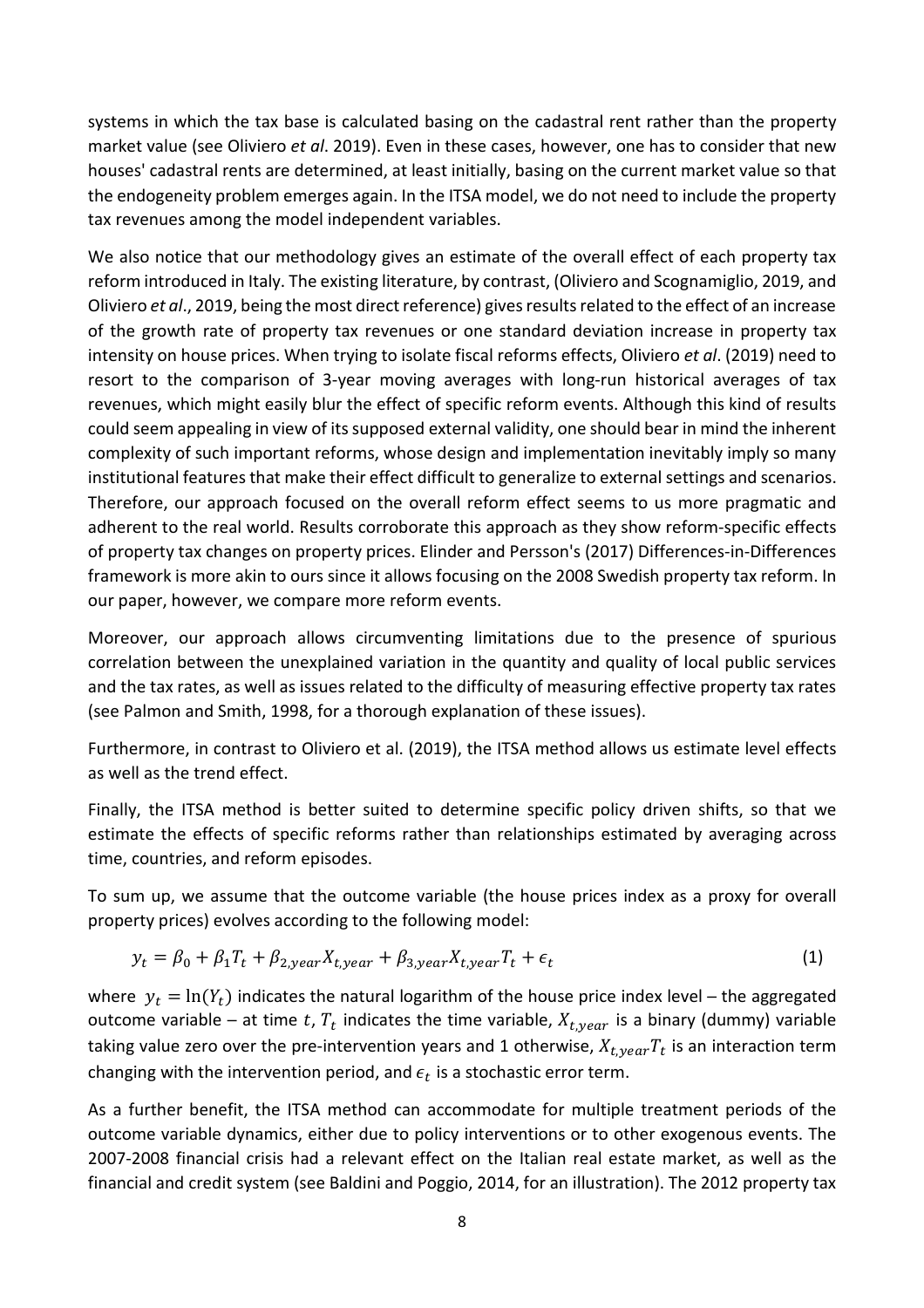reform took place in an economic environment already heavily shocked by the financial crisis. We thus consider year 2008 – conventionally the starting year of the financial crisis in Italy, only a few months after the crisis began in the US – together with years 1993 and 2012 – in which the property tax reforms took effect - as the discontinuity or intervention years. From here onwards, in this paper we consider "intervention" either the introduction of a new policy measure and an exogenous event (like the financial crisis) whose effect we want to measure.

In our model specification, therefore, we have 3 intervention variables:  $X_{t,1993}$ ,  $X_{t,2008}$  e  $X_{t,2012}$ .

The intercept  $\beta_0$  represents the starting (conditional) mean level of the outcome variable while the coefficient  $\beta_1$  represents the slope with respect to time  $T_t$  – that is the average annual percent change - of the outcome variable in the pre-intervention period. More interestingly, the coefficient  $\beta_{2,year}$  indicates the change in the outcome variable mean level immediately after an intervention (compared with the counterfactual), and  $\beta_{3,year}$  indicates the difference between pre-intervention and post-intervention slopes of the outcome.

A statistically significant value of  $\beta_2$  would imply an immediate impact of the intervention on the house price level, while a statistically significant value of  $\beta_3$  would imply that a house prices index change took place over time.

Therefore, a statistically significant value of  $\beta_{2.1993}$  indicates that the ICI reform had an immediate impact of  $\beta_{2,1993}$  percent points on house prices. A statistically significant value of  $\beta_{3,1993}$ , instead, indicates that the ICI reform had an impact on the average annual percent change of house prices of  $\beta_{3.1993}$  percent points. A similar interpretation holds for coefficients  $\beta_{2.2008}$  and  $\beta_{3.2008}$ , related to the financial crisis, and for  $\beta_{2.2012}$  e  $\beta_{3.2012}$ , related to the IMU reform. Clearly, coefficients  $\beta_{2,year}$ and  $\beta_{3,year}$  measure changes in the intercept and slope with respect to the counterfactual.

We have thus four different model specifications depending on the value that the relevant dummy variable assumes in each period. The following table 1 reports a summary of the four model specifications.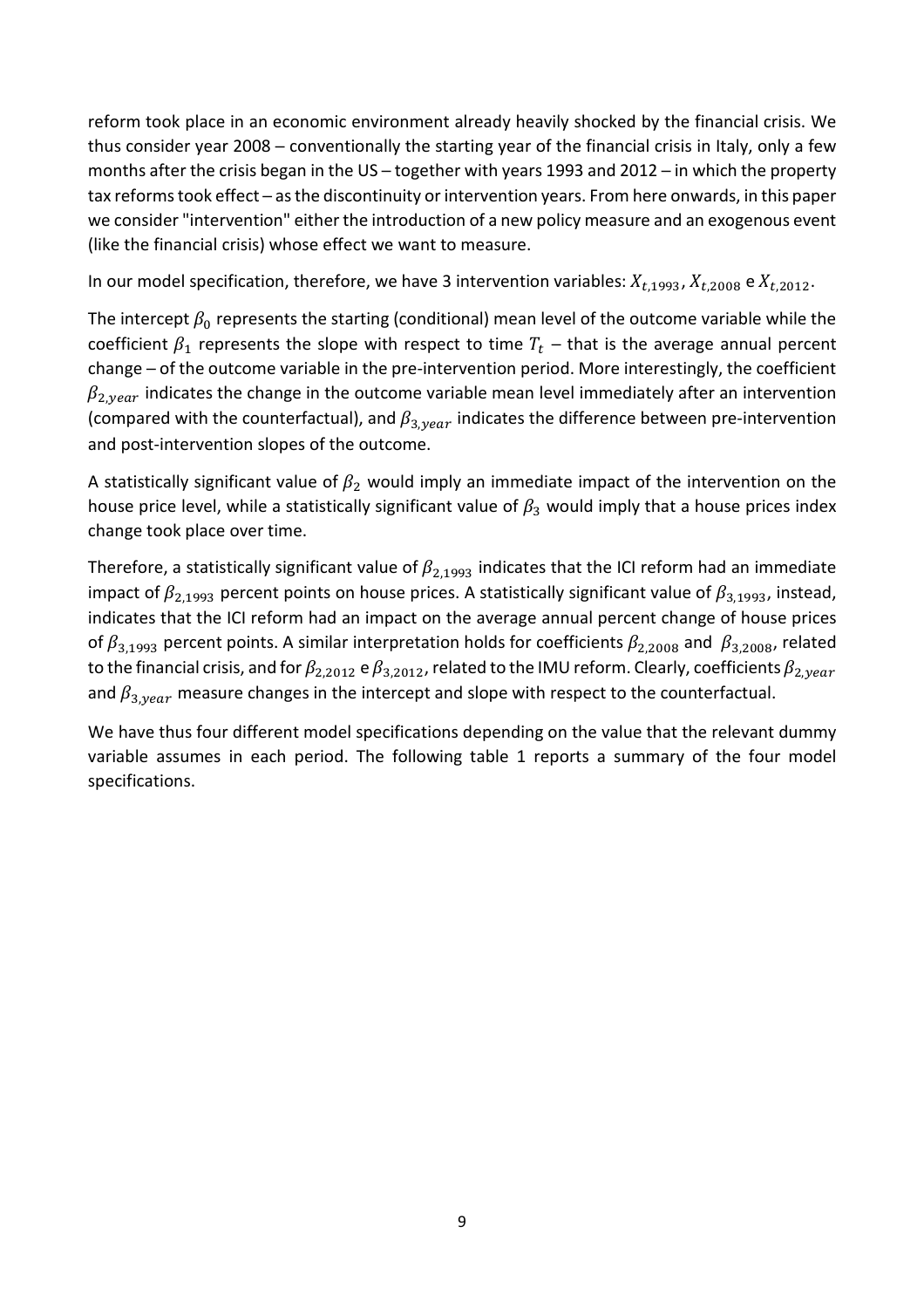| Sub-      | Dummy variables value                                  | <b>Relevant model</b>                                                                                                                                                                                                                                          |  |  |
|-----------|--------------------------------------------------------|----------------------------------------------------------------------------------------------------------------------------------------------------------------------------------------------------------------------------------------------------------------|--|--|
| sample    |                                                        |                                                                                                                                                                                                                                                                |  |  |
| 1970-1992 | $X_{t,1993} = 0$ , $X_{t,2008} = 0$ , $X_{t,2012} = 0$ | $y_t = \beta_0 + \beta_1 T_t + \epsilon_t$                                                                                                                                                                                                                     |  |  |
| 1993-2007 | $X_{t,1993} = 1, X_{t,2008} = 0, X_{t,2012} = 0$       | $y_t$<br>$= \beta_0 + \beta_1 T_t$<br>+ $\beta_{2.1993} X_{t.1993}$<br>+ $\beta_{3.1993}X_{t,1993}T_t + \epsilon_t$                                                                                                                                            |  |  |
| 2008-2011 | $X_{t,1993} = 1, X_{t,2008} = 1, X_{t,2012} = 0$       | $y_t$<br>$= \beta_0 + \beta_1 T_t$<br>+ $\beta_{2.1993}X_{t.1993}$<br>+ $\beta_{3.1993}X_{t.1993}T_t$<br>$+ \beta_{2.2008} X_{t.2008}$<br>+ $\beta_{3.2008} X_{t.2008} T_t + \epsilon_t$                                                                       |  |  |
| 2012-2019 | $X_{t,1993} = 1, X_{t,2008} = 1, X_{t,2012} = 1$       | $v_{t}$<br>$= \beta_0 + \beta_1 T_t$<br>+ $\beta_{2.1993}X_{t.1993}$<br>+ $\beta_{3.1993}X_{t.1993}T_t$<br>+ $\beta_{2,2008} X_{t,2008}$<br>$+ \beta_{3.2008} X_{t.2008} T_t$<br>+ $\beta_{2,2012} X_{t,2012}$<br>+ $\beta_{3,2012}X_{t,2012}T_t + \epsilon_t$ |  |  |

#### **Table 1 ─ The model specification in each sub-sample**

Note: This table shows, for each sub-sample, the model specification corresponding to the value of the intervention dummy.

When a comparison group is available, the researcher can further enhance the ITSA methodology's internal validity by controlling for confounding omitted variables (see Linden, 2015 and 2017).

To obtain results that are more robust, therefore, we extend the model illustrated so far to include other countries to serve as comparison terms. The ITSA model becomes as follows:

$$
\mathbf{y}_t = \beta_0 + \beta_1 T_t + \beta_{2,year} X_{t,year} + \beta_{3,year} X_{t,year} T_t + \beta_4 Z + \beta_5 Z T_t + \beta_{6,year} Z X_{t,year} + \beta_{7,year} Z X_{t,year} T_t + \epsilon_t
$$
\n(2)

where  $y_t$  is a vector of the logarithm of house prices' indices of Italy and the other countries, the dummy variable Z denotes the assignment to the treatment cohort ( $Z = 1$  for Italy in our case) or to the control cohort ( $Z=0$  for the other country), while the terms  ${ZT_t,\ ZX_t}$ , and  ${ZX_tT_t}$  are interaction terms between the variables already described above. In this model, therefore, coefficients  $\beta_0$ ,  $\beta_1$ ,  $\beta_{2,year}$ , and  $\beta_{3,year}$  refer to the control country, while coefficients  $\beta_4$ ,  $\beta_5$ ,  $\beta_{6,year}$ , and  $\beta_{7, year}$  refer to the treatment country. More specifically, the coefficient  $\beta_4$  represents the difference between the two countries' intercept in the pre-intervention period,  $\beta_5$  represents the difference between the two countries' time slope in the pre-intervention period,  $\beta_{6, year}$  indicates the difference between the two countries' intercept immediately after the date in which the intervention takes place, and  $\beta_{7, year}$  indicates the difference between the two countries' time slope after the intervention date compared with pre-intervention. This last coefficient is similar to the slope in a difference-in-differences model. Therefore, the counterfactual construction method illustrated above along with the inclusion of other countries as controls makes the ITSA method similar to a difference-in-differences model.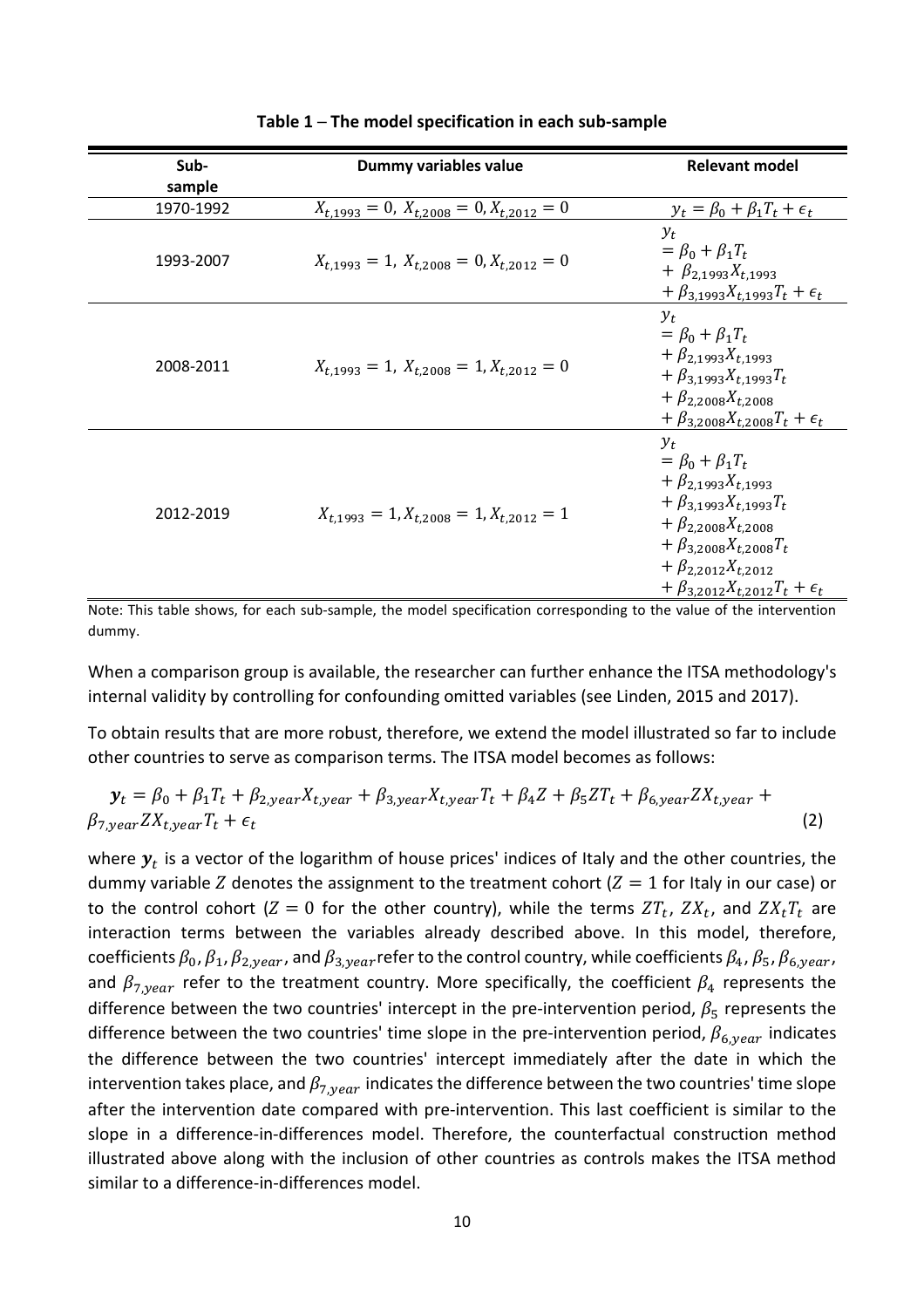As Linden (2015) explains, an ITSA model with control individuals proves especially useful when there is an exogenous event that affects all groups, as the financial crisis is in our set up. One crucial hypothesis on which the whole analysis is based upon is that the change in the outcome variable intercept or time trend would have taken place in the same way both in the control country and in the treatment country in case the latter had not been treated. This requires that the two countries, treated and control, are structurally similar to each other, at least with regard to the sector related to the outcome variable (the real estate sector in our case) and that any differences is only induced by the intervention.

In order to check for residual autocorrelation, we use the Cumby-Huizinga (C-H, 1992) general test for autocorrelation.<sup>9</sup>

## 4. Data

 $\overline{\phantom{0}}$ 

Our outcome variable,  $Y_t$ , is the OECD Residential Property Prices Index (RPPI) – also named House prices index (HPI) – an index number, with 2015 as base year that measures the prices of residential properties, both old and newly built, over time.<sup>10</sup> House prices data are in real terms – we deflate nominal prices using the private consumption expenditure deflator from the national account statistics – at annual frequency, and seasonally adjusted. We use the HPI as a proxy for the overall property prices.

We use the entire available sample period 1970-2019 in order to allow for a sufficiently long series before the three interventions take place (1993, 2008, and 2012) to estimate an accurate trend behaviour. Ending the sample in 2019 allows us to avoid the COVID-19 pandemic crisis and its disrupting effects on the economy, which could distort the intervention effects.

Figure 2 below shows the course of HPI together with real GDP over the last five decades, while figure 3 shows HPI in log-level.

<sup>9</sup> Following Linden (2015), we use the *actest* Stata module developed by Baum and Schaffer (2013). <sup>10</sup> The data are downloaded from the OECD database website http://stats.oecd.org/Index.aspx?DataSetCode=HOUSE\_PRICES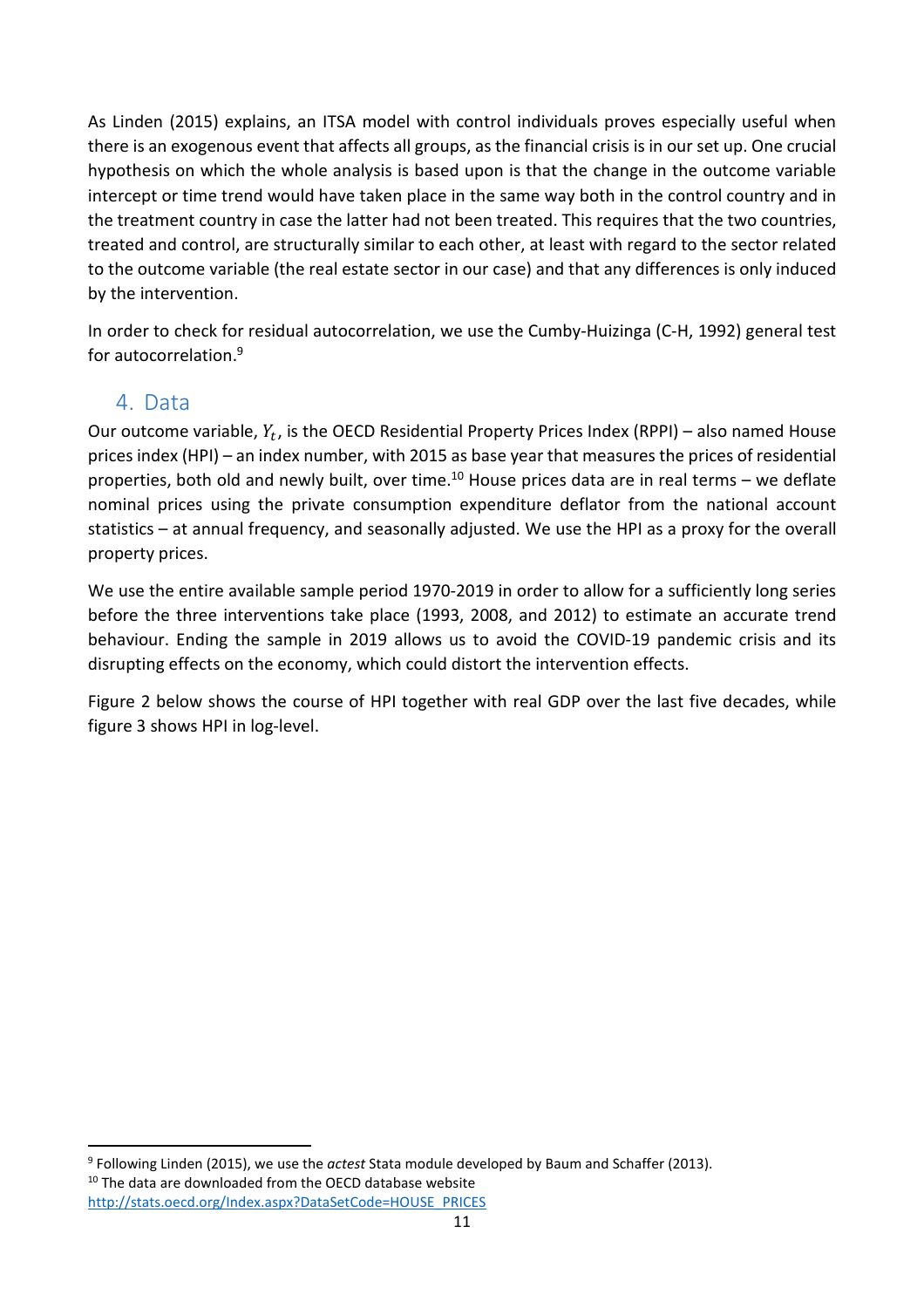

**Figure 2. The house prices index and GDP in Italy**

Notes: this figure shows the course of the real house prices index (HPI) and real GDP in Italy over the period 1970-2019. The vertical red lines indicate the intervention years 1993, 2008, and 2012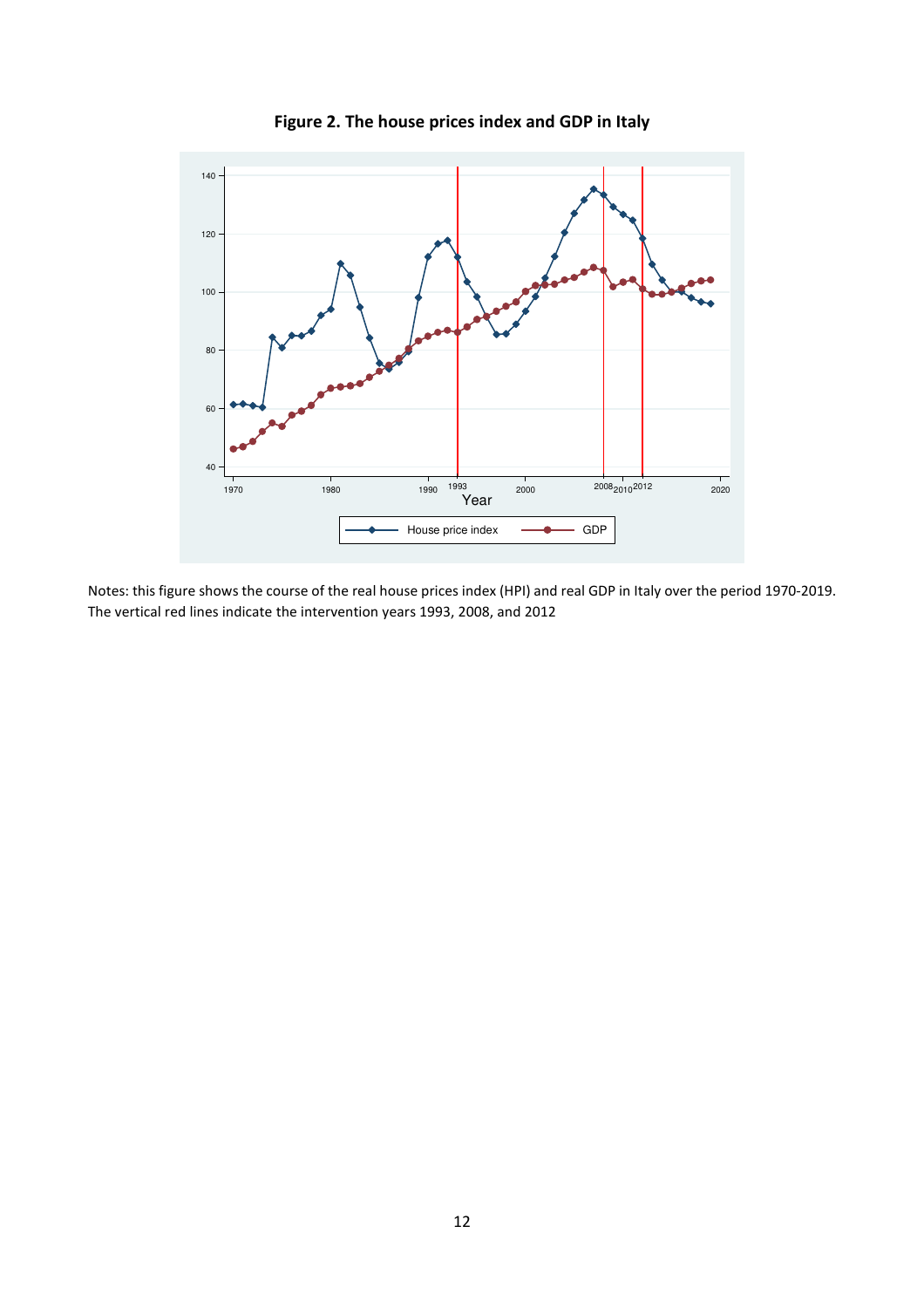

**Figure 3. The logarithm of the real house prices index in Italy** 

Notes: This figure shows the course of the log-level real house prices index (HPI) in Italy over the period 1970-2019. The vertical red lines indicate the intervention years 1993, 2008, and 2012

The real house prices index level cyclical pattern appears much more marked than the GDP one. The cyclical turning points of the two series, however, appear to coincide in time.

Summary statistics reported in Table 2 show that, over the longest available period (50 observations between 1970 and 2019) the index level ranges between 60.4 and 135.4, with a mean value of 98.4 and a standard deviation of 19.6. Table 2 also reports the summary statistics of the natural logarithm of the real house prices index used to estimate the ITSA model, as well as the summary statistics, for the HPI level and logarithm, for each of the relevant sample sub-periods.

According to the unit root ADF (Augmented Dickey-Fuller) and KPSS (Kwiatkowski, Phillips, Schmidt e Shin, 1992) tests (unreported to save space), the log index appears to be non-stationary. Given, however, that we include no independent variables in the model other than the dummy variables, a time trend, and the lagged dependent variable, we prefer to use the logarithm of real HPI instead of its first difference to avoid wasting important statistical information. This also allows us to interpret results, quite conveniently, as percent values. Moreover, using logarithm facilitates results interpretation and comparability with previous literature.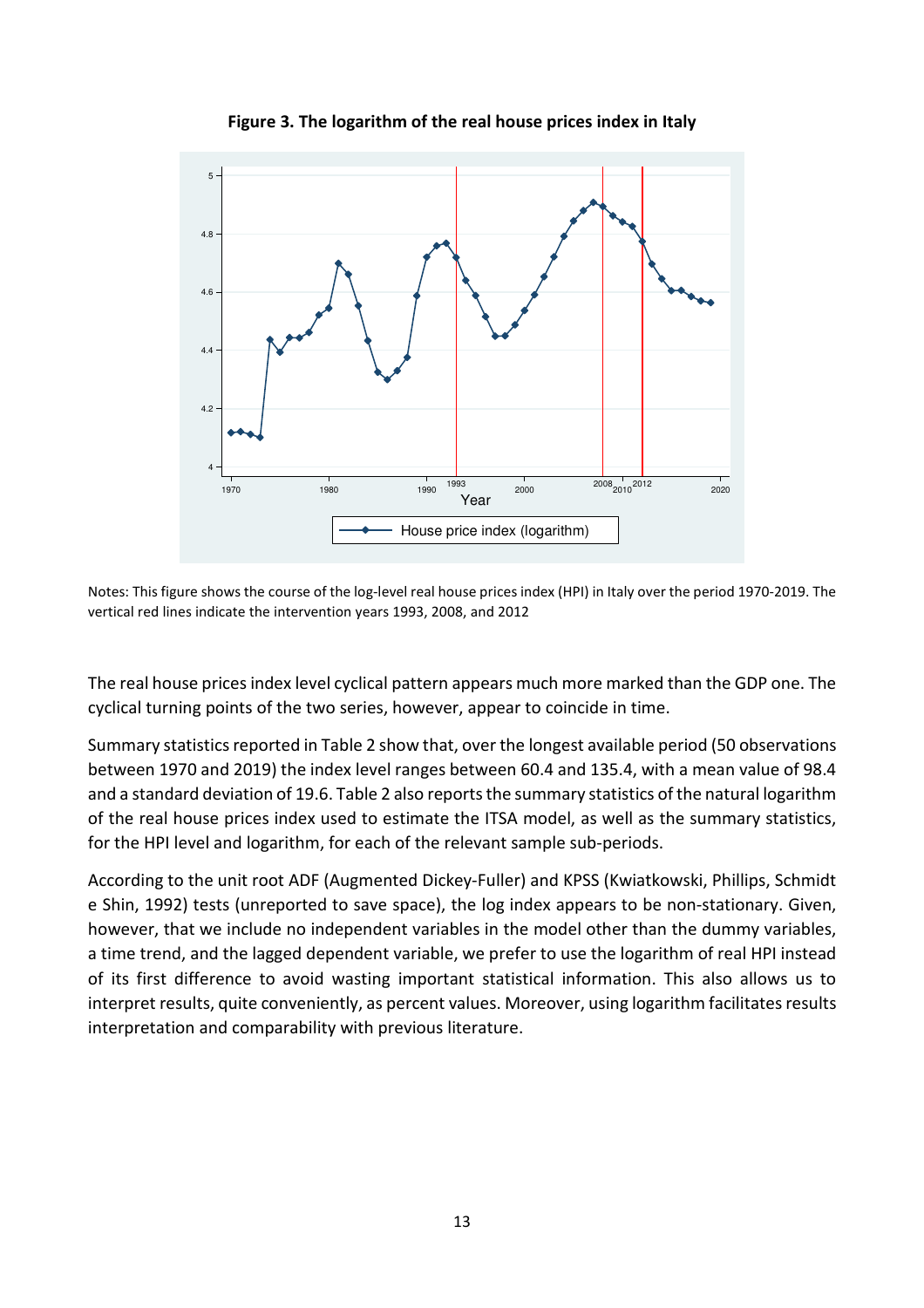| Sub sample | Variable       | Number of    | <b>Mean</b> | <b>Standard</b> | <b>Minimum</b> | <b>Maximum</b> |
|------------|----------------|--------------|-------------|-----------------|----------------|----------------|
|            |                | observations |             | deviation       |                |                |
| 1970-2019  | Prices (level) | 50           | 98.5        | 19.6            | 60.4           | 135.4          |
|            | Prices (log)   | 50           | 4.6         | 0.2             | 4.1            | 4.9            |
| 1970-1992  | Prices (level) | 23           | 86.8        | 17.6            | 60.4           | 117.7          |
|            | Prices (log)   | 23           | 4.44        | 0.2             | 4.1            | 4.7            |
| 1993-2007  | Prices (level) | 15           | 105.9       | 16.6            | 85.5           | 135.4          |
|            | Prices (log)   | 15           | 4.7         | 0.2             | 4.4            | 4.9            |
| 2008-2011  | Prices (level) |              | 128.5       | 3.8             | 124.7          | 133.4          |
|            | Prices (log)   | 4            | 4.9         | 0.0             | 4.8            | 4.9            |
| 2012-2019  | Prices (level) | я            | 102.8       | 77              | 96.0           | 118.4          |
|            | Prices (log)   | 8            | 4.6         | 0.1             | 4.6            | 4.8            |

**Table 2. Summary statistics of the logarithm of the real house prices index for Italy** 

Notes: This table reports the summary statistics of the Italian real house price index (in level and logarithm) over the period 1970-2019 as well as the other relevant sub-periods used in the analysis

We see that the cyclical behaviour of log prices appears to mimic the economy business cycle phases. The cyclical turning points correspond to years 1993, 1998, and 2008.<sup>11</sup> Three red vertical lines indicate the 2008 financial crisis cyclical turning point and the 1993 and 2012 policy intervention years on which we focus in this study.

## 5. Results

 $\overline{a}$ 

In this paragraph, we present OLS estimation results for models  $(1)$  and  $(2)$ .<sup>12</sup>

### 5.1 The ITSA model for Italy

We first estimated model (1), which includes only data for Italy, without any comparison with other similar countries.

In order to improve the model fit to data and obtain satisfactory residuals in terms of autocorrelation and normality properties, we included among the independent variables a dummy variable that takes value 1 for years 1983 and 1984 and 0 otherwise, as well as a lag for the dependent (outcome) variable.<sup>1314</sup>

In order to understand for how long the policy intervention produced its effects, if any, we estimated the model on a rolling sample, adding one period at a time from 2013 to 2019, so that we eventually

<sup>&</sup>lt;sup>11</sup> Bulligan (2010) shows that, although the Italian real house prices are uncorrelated with GDP at lag 0, they follow the economic cycle with a two-year delay.

<sup>12</sup> We use the *itsa* command for Stata developed by Linden (2015). The code of *itsa* relies on OLS rather than ARIMA models because of the flexibility and applicability the former allows in an interrupted time-series context (see Linden, 2015).

<sup>&</sup>lt;sup>13</sup> The ITSA model is based on the assumption that any other context variables that affects the outcome variable change slowly over time around the intervention period. This is obviously a bold assumption that one could avoid by including a number of control variables that account for the macroeconomic environment in which the real estate market operates. However, this appears impossible given the limited number of observations (only 50 annual data points) and the already large number of estimated coefficients (10).

<sup>&</sup>lt;sup>14</sup> In order to try and take into account the relevant cyclical component of house prices data, we also estimated a version of the model including a quadratic trend, which, however, turned out not to be statistically significant.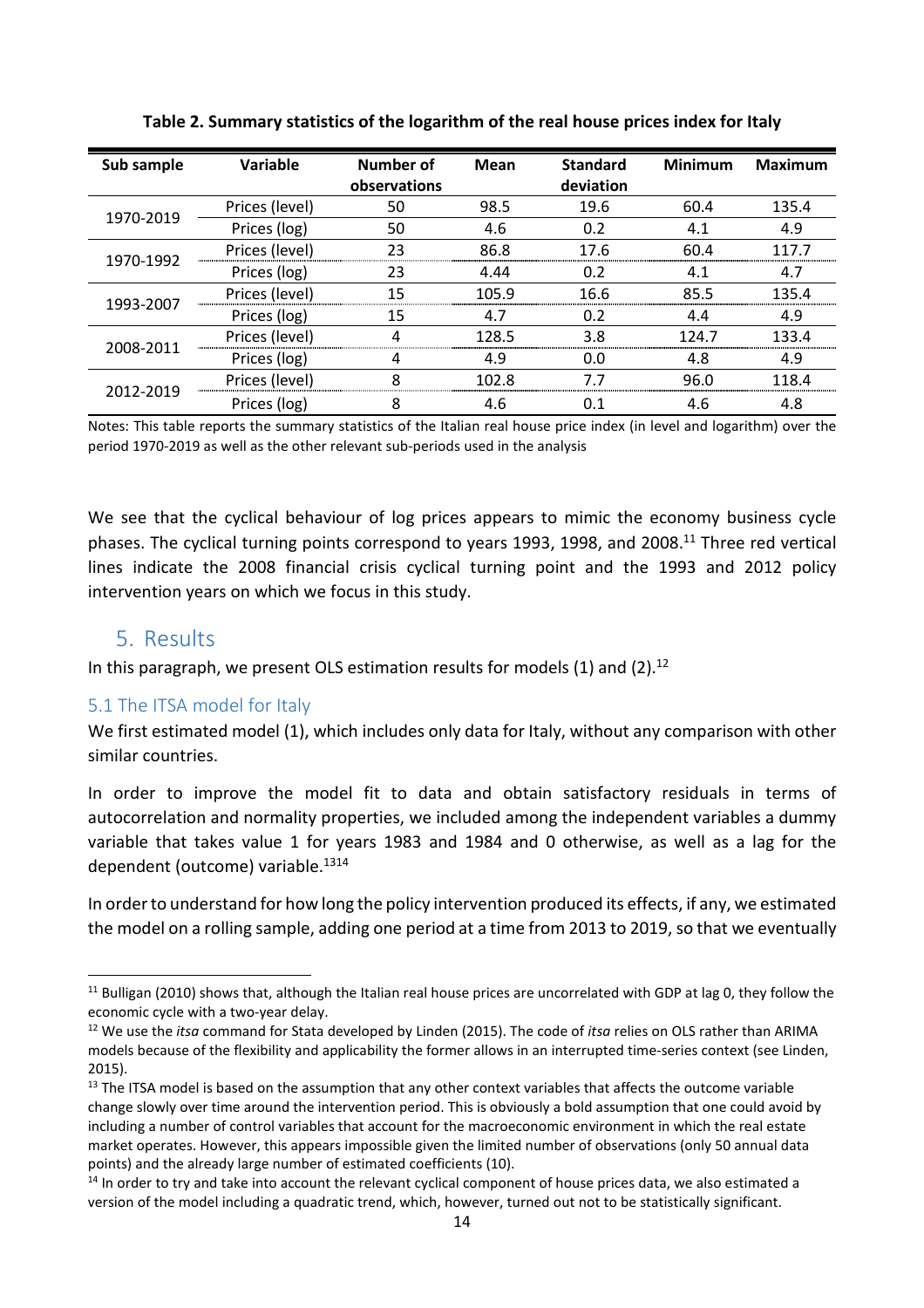obtained seven OLS regression results, one for each sample length following the last policy intervention year (2012), as shown in table 2.

|                                        | Model 1    | <b>Model 2</b> | Model 3    | Model 4    | Model 5    | Model 6    | Model 7    |
|----------------------------------------|------------|----------------|------------|------------|------------|------------|------------|
|                                        | $(1970 -$  | $(1970 -$      | $(1970 -$  | $(1970 -$  | $(1970 -$  | $(1970 -$  | $(1970 -$  |
|                                        | 2013)      | 2014)          | 2015)      | 2016)      | 2017)      | 2018)      | 2019)      |
| $\hat{\beta}_0$                        | 0.69       | 0.69           | 0.69       | 0.69       | 0.69       | 0.69       | 0.69       |
|                                        | (0.49)     | (0.49)         | (0.49)     | (0.49)     | (0.48)     | (0.48)     | (0.48)     |
| $\hat{\beta}_1$                        | 0.00       | 0.00           | 0.00       | 0.00       | 0.00       | 0.00       | 0.00       |
|                                        | (0.00)     | (0.00)         | (0.00)     | (0.00)     | (0.00)     | (0.00)     | (0.00)     |
| $\beta_{2,1993}$                       | $-0.13**$  | $-0.13**$      | $-0.13**$  | $-0.13***$ | $-0.13***$ | $-0.13***$ | $-0.13***$ |
|                                        | (0.05)     | (0.05)         | (0.05)     | (0.05)     | (0.05)     | (0.05)     | (0.05)     |
| $\beta_{3,1993}$                       | $0.01**$   | $0.01**$       | $0.01**$   | $0.01**$   | $0.01**$   | $0.01**$   | $0.01**$   |
|                                        | (0.00)     | (0.00)         | (0.00)     | (0.00)     | (0.00)     | (0.00)     | (0.00)     |
| $\beta_{2,2008}$                       | $-0.09***$ | $-0.09***$     | $-0.09***$ | $-0.09***$ | $-0.09***$ | $-0.09***$ | $-0.09***$ |
|                                        | (0.02)     | (0.02)         | (0.02)     | (0.02)     | (0.02)     | (0.02)     | (0.02)     |
| $\beta_{3,2008}$                       | $-0.01***$ | $-0.01***$     | $-0.01***$ | $-0.01***$ | $-0.01***$ | $-0.01***$ | $-0.01***$ |
|                                        | (0.01)     | (0.01)         | (0.01)     | (0.01)     | (0.01)     | (0.01)     | (0.01)     |
| $\beta_{2,2012}$                       | $-0.03***$ | $-0.04***$     | $-0.04***$ | $-0.05***$ | $-0.05***$ | $-0.05***$ | $-0.05***$ |
|                                        | (0.01)     | (0.01)         | (0.01)     | (0.02)     | (0.02)     | (0.01)     | (0.01)     |
| $\hat{\beta}_{3,2012}$                 | $-0.03***$ | $-0.01$        | $-0.00$    | 0.01       | 0.01       | 0.01       | 0.01       |
|                                        | (0.00)     | (0.01)         | (0.01)     | (0.01)     | (0.01)     | (0.00)     | (0.00)     |
| $\hat{\beta}_1 + \hat{\beta}_{3.1993}$ | $0.01***$  | $0.01***$      | $0.01***$  | $0.01***$  | $0.01***$  | $0.01***$  | $0.01***$  |
|                                        | (0.00)     | (0.00)         | (0.00)     | (0.00)     | (0.00)     | (0.00)     | (0.00)     |
| $\hat{\beta}_1 + \hat{\beta}_{3,1993}$ | $-0.00$    | $-0.00$        | $-0.00$    | $-0.00$    | $-0.00$    | $-0.00$    | $-0.00$    |
| + $\hat{\beta}_{3,2008}$               | (0.00)     | (0.00)         | (0.00)     | (0.00)     | (0.00)     | (0.00)     | (0.00)     |
| $\hat{\beta}_1$ +                      | $-0.03***$ | $-0.01$        | $-0.00$    | 0.01       | 0.00       | 0.00       | 0.00       |
| $\beta_{3,1993} +$                     | (0.01)     | (0.01)         | (0.01)     | (0.01)     | (0.01)     | (0.01)     | (0.00)     |
| $\beta_{3,2008} +$                     |            |                |            |            |            |            |            |
| $\hat{\beta}_{3,2012}$                 |            |                |            |            |            |            |            |
|                                        | $0.85***$  | $0.84***$      | $0.84***$  | $0.85***$  | $0.85***$  | $0.84***$  | $0.84***$  |
| $y_t(-1)$                              | (0.11)     | (0.11)         | (0.11)     | (0.11)     | (0.11)     | (0.11)     | (0.11)     |
| dummy_83                               | $-0.14***$ | $-0.14***$     | $-0.14***$ | $-0.14***$ | $-0.14***$ | $-0.14***$ | $-0.14***$ |
| $-84$                                  | (0.02)     | (0.02)         | (0.02)     | (0.02)     | (0.02)     | (0.02)     | (0.02)     |
| Number of                              | 43         | 44             | 45         | 46         | 47         | 48         | 49         |
| observations                           |            |                |            |            |            |            |            |
| $\cal F$                               | 194.05***  | 188.17***      | 275.46***  | 201.87***  | 231.18***  | 291.13***  | 392.81***  |
| $R^2$                                  | 0.90       | 0.90           | 0.90       | 0.90       | 0.90       | 0.90       | 0.90       |

**Table 3 ─ Results of model (1) estimation** 

Note: this table reports the relevant estimated coefficients of model (1) for Italy. Each column corresponds to a post-2012 sample length varying from 1 (sample stops in 2013) to 7 (sample including observations from 2013 to 2019). The rows 9, 10, and 11 report the value of the time coefficient referred to periods 1993-2007, 2008-2011, and 2012-final year corresponding to the column. The symbols "\*", "\*\*" and "\*\*\*" indicate a level of statistical significance equal to, respectively, 10%, 5%, and 1%. The bottom two rows of the table report the main statistics of the model goodness of fit to data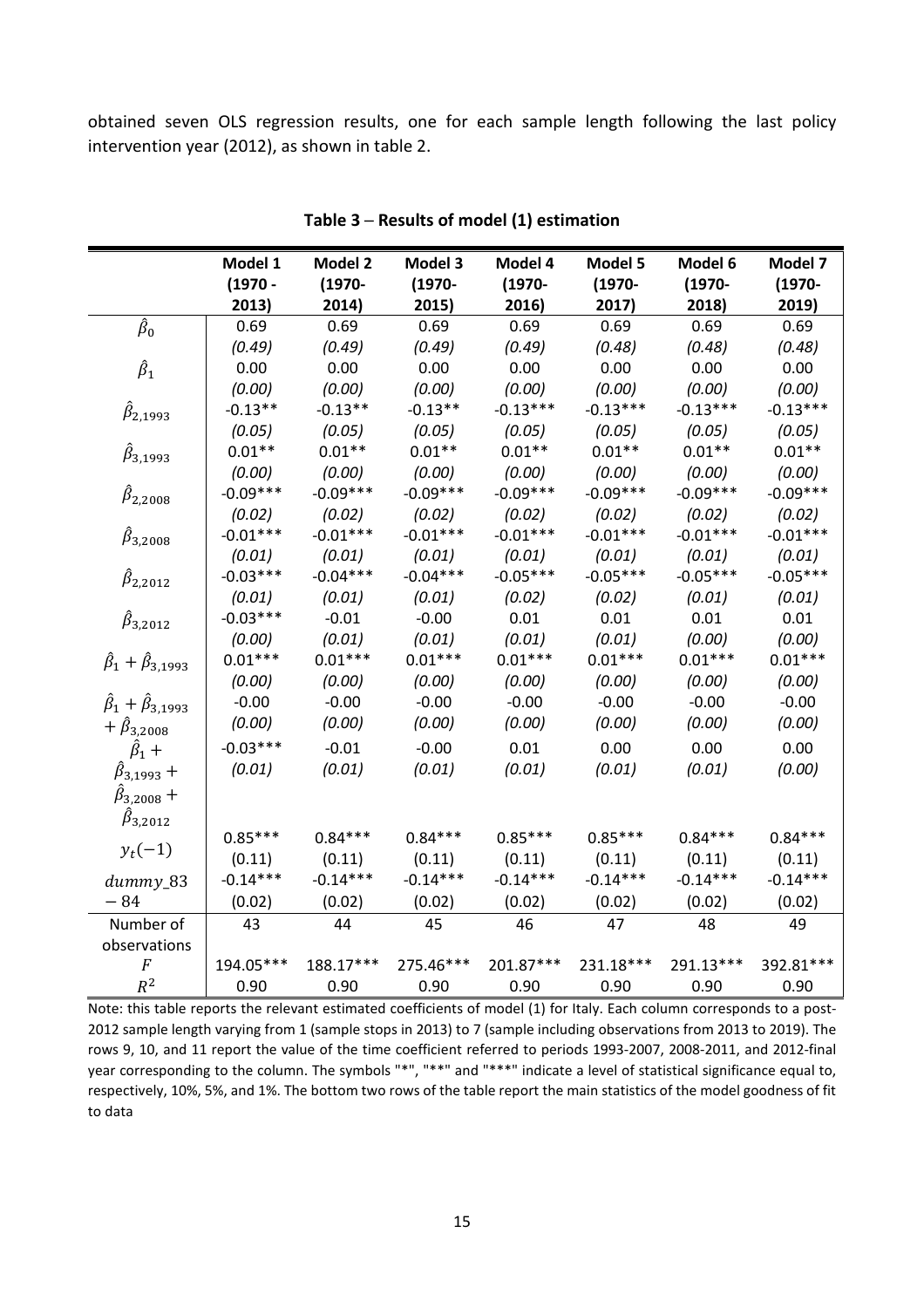Each column reports the estimation results for each version of the model with the sample length indicated in the column heading. The  $F$  and  $R^2$  statistics reported at the bottom of the table show a satisfactory goodness of fit. The inclusion of the lagged outcome variable allows to account for the correct autocorrelation features of the models, as shown by the C-H test performed with *actest* (Baum and Schaffer, 2013), according to which autocorrelation is present at lag 1 but not at any higher lag orders (up to the six lags tested).  $15$ 

As shown in table 3, regardless of the post-intervention sample length, the pre-intervention conditional mean level of the log real HPI is 0.69 – but not statistically significant – while the model slope is basically zero.

All the impact coefficients estimates ( $\hat{\beta}_{2,year}$ ) are statistically significant, although their economic dimension varies according to the specific intervention period considered. The estimated changes in slope ( $\hat{\beta}_{3,year}$ ) are mostly statistically significant, except for coefficient  $\beta_{3,2012}$  in models estimated on the sample ending in 2014, 2015, 2016, 2017, 2018, and 2019.

The real estate market replied to the ICI reform of 1993 with a significant decrease in real house prices of 13 percent on impact - that estimate remains stable across the various sample length specifications.<sup>16</sup> As for the slope, the post-1993 average growth rate of real HPI is 1 p.p. higher than the counterfactual one. This might be due to the strong real estate market expansion that took place between the end of the '90s and 2008, highlighted in figure 2, prevailing statistically over the negative impact of the 1993 reform – after the reform's negative impact, the house market recovered at a sustained pace to regain lost positions.

The financial crisis of 2008 brought about a statistically significant negative effect, both on impact (9 percent decrease in the first year of intervention) and on the annual trend (1 p.p. lower than the counterfactual). After the 2008 crisis, therefore, the annual trend of house prices got back to the pre-1993 level. The financial crisis effect seems to have prevailed over the main residence exemption from ICI enacted in 2008.

Finally, the real estate market reacted on impact to the 2012 IMU reform with a statistically significant decrease within the range 3-5 percent, depending on the model sample length. The slope effect is statistically significant only in the model whose sample ends in 2013, with an estimated annual trend lower than the counterfactual one by 3 p.p.. Over the bigger sample length, the slope effect vanishes. This might be due to the recent real estate market expansion.

## 5.2 Robustness check: The ITSA model with control countries

In this subsection, we switch to a multi-group design to provide a robustness check by illustrating results from the estimation of model (2).

As a preliminary issue, one has to choose correctly the control countries − that is countries that have not experienced similar property tax reforms in the same period and are comparable to Italy on both baseline level and trend of the outcome variable, as explained in section 3. In the context of the ITSA approach applied in this paper, therefore, comparable countries are those for which the

 $\overline{\phantom{0}}$ 

 $15$  These results are unreported to save space, but available on request.

<sup>&</sup>lt;sup>16</sup> As it is reasonable to expect, increasing the length of the sample with the most recent data observations affects mainly the estimate of the most recent intervention considered - the 2012 reform.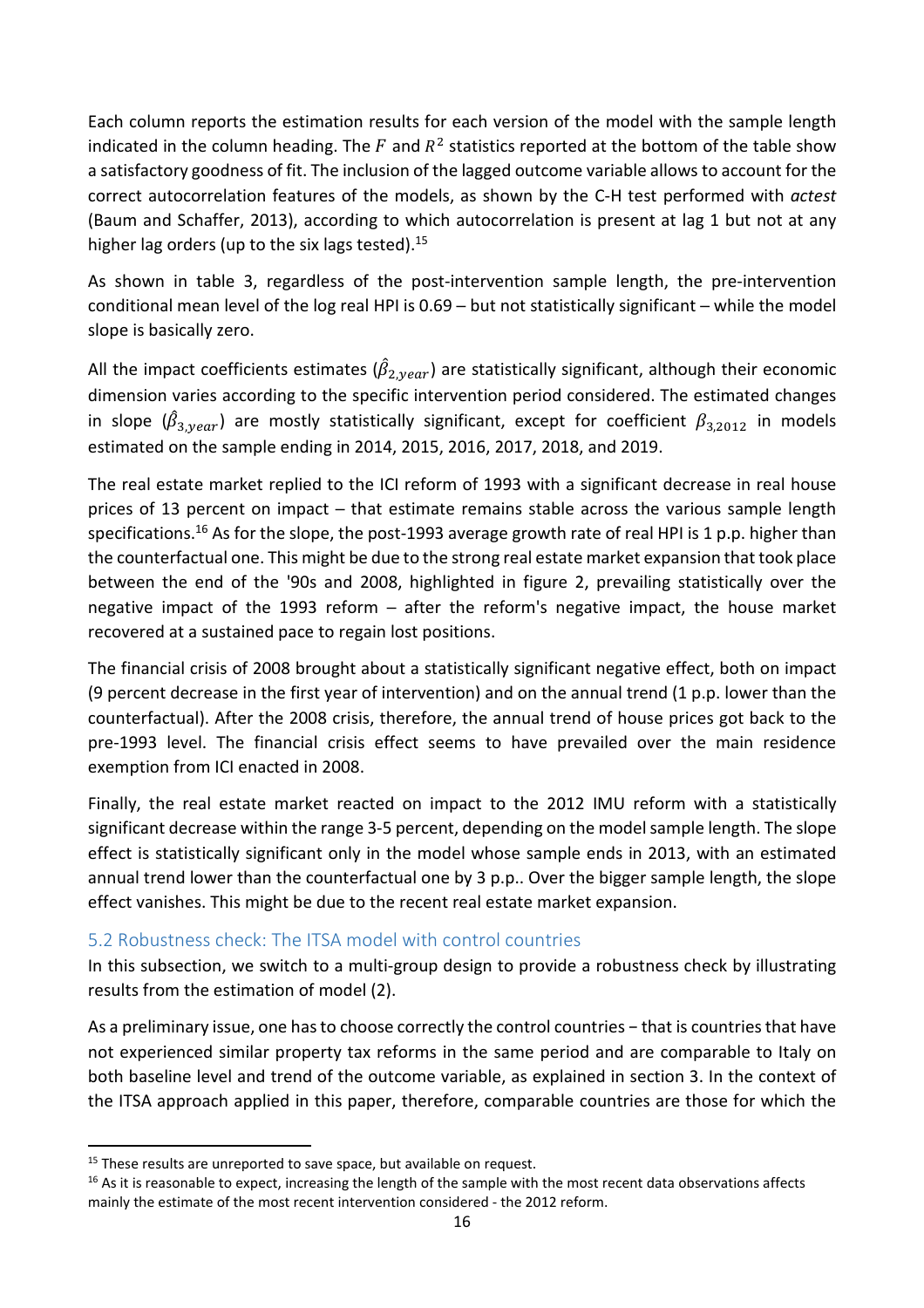estimation of model (2) gives a value of  $\hat\beta_4$  and  $\hat\beta_5$  not statistically different from zero at the 5 percent significance level (i.e. having a *p-*value greater than 0.05). In this case, in fact, the model would indicate that the treated country (Italy) is comparable to the control country as for the mean and annual rate of change of the house prices index in the pre-intervention period (Linden, 2015). The underlying assumption is that other relevant factors affect the property market in the two countries in similar fashion, so that only the policy (property tax reform) under study differentiates the outcome variable dynamics. $17$ 

Following this procedure, we chose the comparison countries by estimating model (2) for each of the OECD countries considered as a control. The following countries were good comparison terms with respect to Italy over the pre-intervention period – that is, the corresponding models show values of  $\hat\beta_4$  and  $\hat\beta_5$  not statistically different from zero at the 5 percent significance level: Australia, Belgium, Canada, Finland, France, Germany, Ireland, Japan, Netherlands, New Zealand, Norway, Spain, Sweden, Switzerland, the UK, and the US. To keep the analysis manageable, we narrow the choice further by picking those countries that appear to be better comparable to Italy in terms of economic dimension, trade, and financial linkages, and because of their membership of the European Union. We therefore concentrate on France, Germany, Spain, and the UK. Table 4 shows the estimation results of model (2) considering each of these control countries in turn.

The models show an adequate goodness of fit as measured by the statistics  $F$  and  $R^2$ . The results of the C-H test (unreported) indicate that the lag of order 1 of the dependent variable is sufficient to solve autocorrelation problems present in the models. The (log) levels of control countries' HPI, as well as the Italian one, appear integrated of order 1. However, as in the case of the model (1) estimation, we reckoned that using variables in first difference could waste useful information and could blur the readability of results. Besides, a cointegration analysis would be unfeasible since regressors include only dummy variables, a time trend, and an intercept.

We illustrate results reported in table 4 by focusing on the coefficients that are most relevant for the comparison with the control countries, i.e.  $\hat{\beta}_6$  – difference between the two countries' intercept immediately after the intervention year, and  $\hat{\beta}_{7}$  – difference between the two countries' time slope after the intervention year compared with pre-intervention. We analyse these coefficients for each of the intervention dates considered, i.e. 1993, 2008, and 2012, thus complementing results reported in table 3.

The Italian real estate market reacted sharply to the 1993 reform – with a 14 percent decrease of the real HPI on impact – only if compared to Germany (see the value of  $\hat\beta_{6,1993}$ ). The reform effect on the real HPI level is, by contrast, statistically insignificant if appraised with respect to France, Spain, and the UK. Again in comparison with Germany, however, the Italian real HPI shows a statistically significant 1 p.p. increase in post-1993 rate of growth with respect to pre-intervention (see the value of  $\hat\beta_{7,1993}$ ). In the post-1993 period, Italy's real HPI rate of growth is 2 p.p. larger than in Germany, while it is more than 1 p.p. lower than in Spain and the UK (see the post-1993 trend difference indicated by the coefficient  $\hat{\beta}_5 + \hat{\beta}_{7,1993}$ ).

l

<sup>&</sup>lt;sup>17</sup> Other, more sophisticated, approaches could be the "synthetic control" method introduced by Abadie and Gardeazabal (2003), which we leave for future reasearch.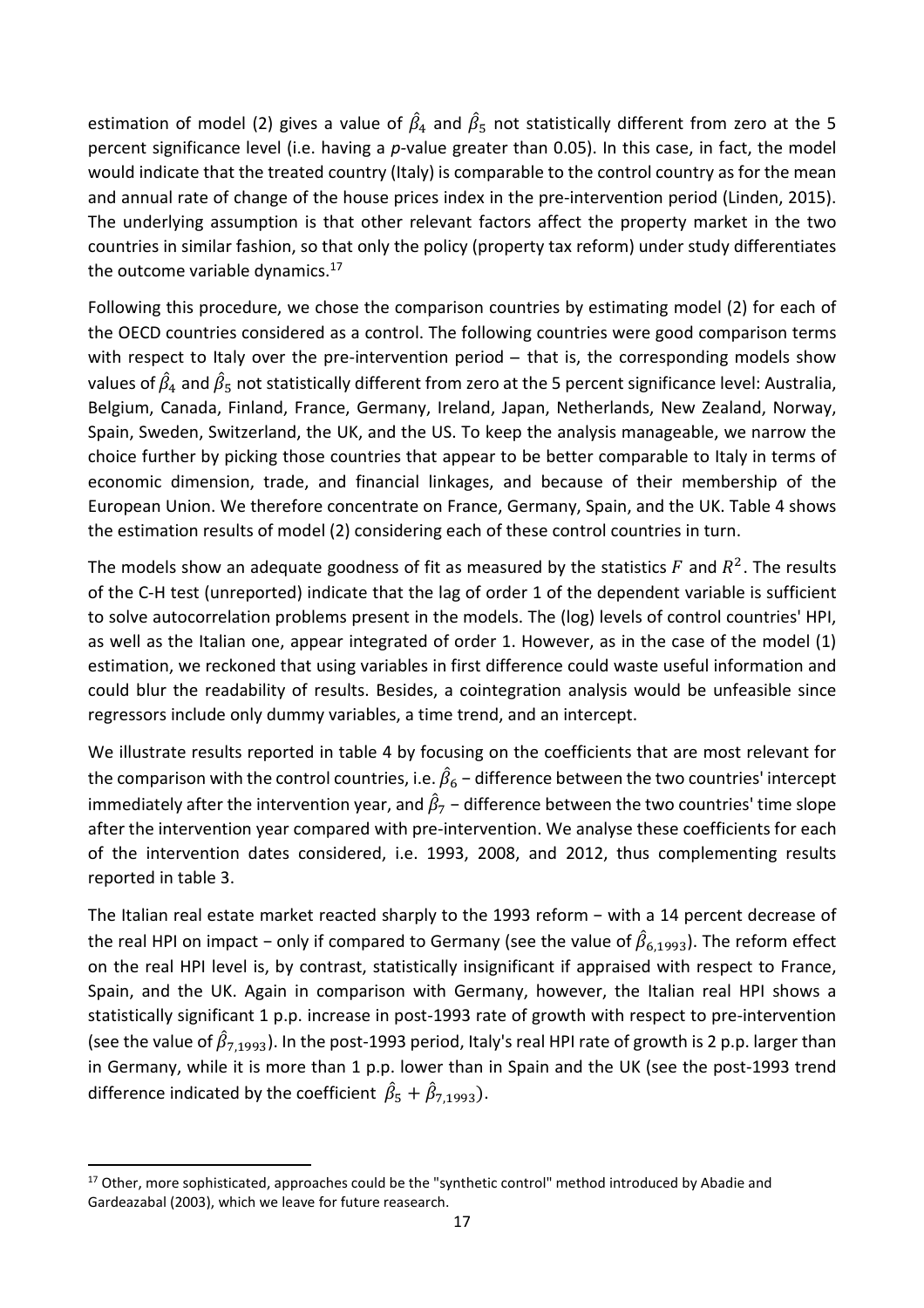As for the financial crisis of 2008, the estimation of coefficient  $\hat\beta_{6,2008}$  points to an immediate impact, albeit with different signs, only in comparison with Germany, Spain, or the UK. Specifically, Italy's real HPI after 2008 is 10 percent lower than in Germany, while it is 7 percent higher than in Spain and 12 percent higher than in the UK. As for the post-2008 trend effect (given by  $\hat{\beta}_{7,2008}$ ), results point to a real HPI rate of growth in Italy lower than pre-intervention by 2 p.p. if compared to France and Germany, while it is higher by 3 p.p. if compared to Spain. The overall difference in the post-2008 trend between Italy and the control countries (given by  $\hat\beta_5+\hat\beta_{7,1993}+\hat\beta_{7,2008}$ ) is -3 p.p. for France, -1 p.p. for Germany, and +2 p.p. for Spain.

In comparison to 1993 and 2008 interventions, the 2012 IMU reform had a smaller impact on the Italian real HPI. If one uses Germany as a control country the estimated impact is -5 percent. When compared to France, the real HPI increases in Italy by 4 percent (see  $\hat\beta_{6,2012}$ ). The post-2012 rate of growth is 2 p.p. higher than pre-2012 if compared to France, while it is 4 p.p. lower when compared to Spain (see  $\hat\beta_{7,2012}$ ). The effect is null with respect to Germany and the UK. The overall difference between the post-2012 trend in Italy and the control countries is significant only if we look at Spain – in Italy the rate of change is 2 p.p. lower than Spain (see  $\hat{\beta}_5 + \hat{\beta}_{7,1993} + \hat{\beta}_{7,2008} + \hat{\beta}_{7,2012}$ ).

It is worth noticing that the main residence exemption from ICI in 2008 may have helped the real HPI to get back to an increasing path after the 2008 financial crisis. By contrast, the main residence taxation at the beginning of the 2012 IMU reform implementation may have exacerbated the HPI dynamics afterwards.

Comparing these results with the existing literature, even with the closest one that focuses on national level relationships between property taxes and prices, is difficult. As anticipated in the introduction, Oliviero and Scognamiglio (2019) and Oliviero *et al*. (2019), as closest examples to our study, give results related to the effect of an increase of the growth rate of property tax revenues or one standard deviation increase in property tax intensity on house prices. When trying to isolate fiscal reforms effects, Oliviero *et al*. (2019) resort to the comparison of 3-year moving averages with long-run historical averages of tax revenues. In this paper, by contrast, we estimate the effect of specific reforms (1993 and 2012) or exogenous events (2008), rather than an average effect. However, our results appear broadly in line with the studies mentioned above, since Oliviero *et al*. (2019) find that a significant increase in the property tax revenues growth rate makes house prices grow at a rate 2.5-3.1 p.p. lower than normal. Oliviero and Scognammiglio (2019) find that a one standard deviation increase in property tax intensity reduces property values by 2.7 percent in the 2012, the year of the IMU reform. By contrast, Elinder and Persson (2017), using an approach closer to our own, find no support for the property tax capitalization hypothesis since they show that Swedish house prices did not respond to a large property tax cut enacted in Sweden in 2008.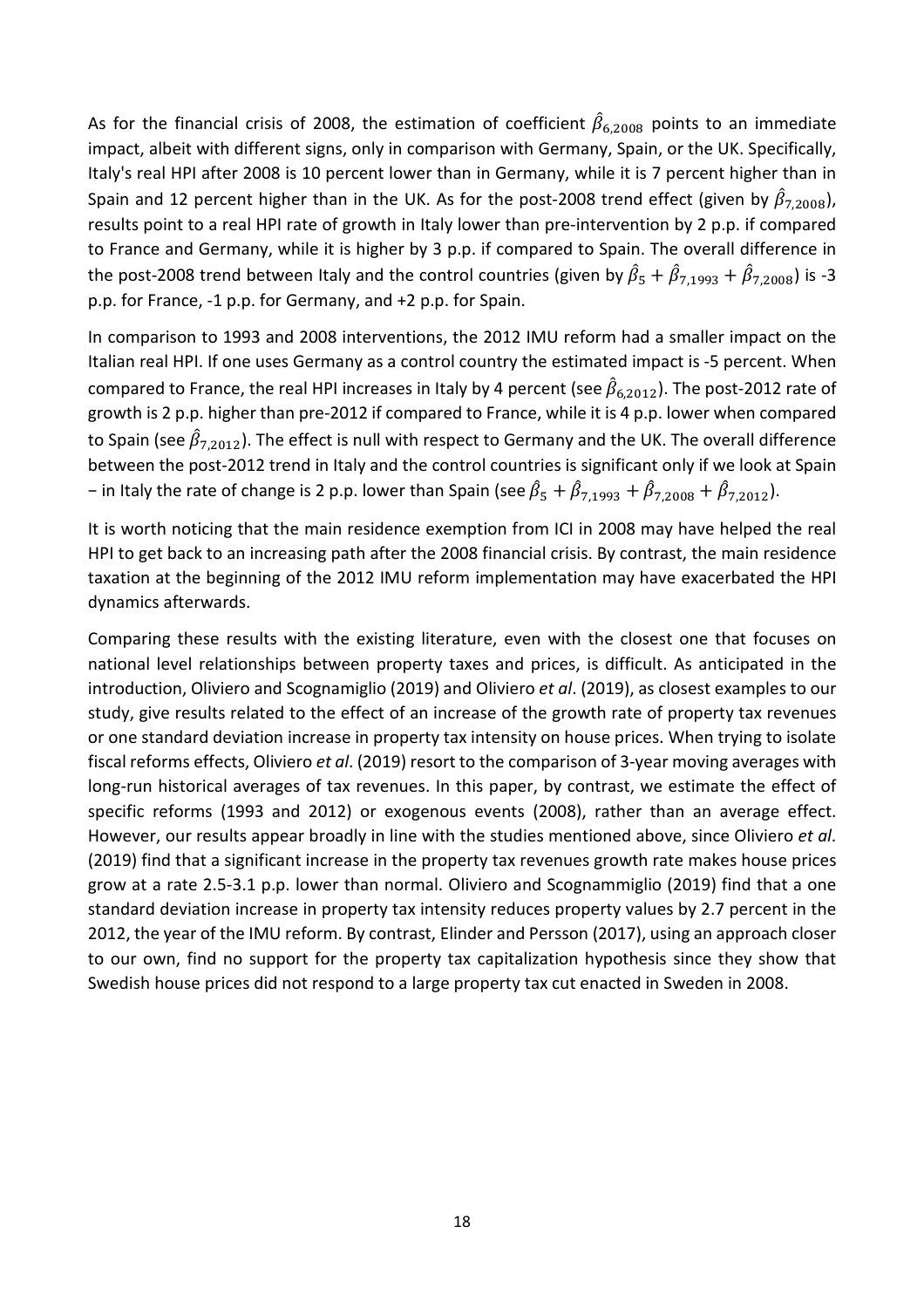|                                                               | France          | Germany         | Spain           | United Kingdom      |
|---------------------------------------------------------------|-----------------|-----------------|-----------------|---------------------|
|                                                               | $(1970 - 2019)$ | $(1970 - 2019)$ | $(1971 - 2019)$ | $(1969 - 2019)$     |
| $\hat{\beta}_0$                                               | $0.58**$        | 0.76            | $0.50**$        | $0.70***$           |
|                                                               | (0.28)          | (0.46)          | (0.24)          | (0.22)              |
| $\hat{\beta}_1$                                               | 0.00            | $-0.00$         | $0.01*$         | 0.01                |
|                                                               | (0.00)          | (0.00)          | (0.00)          | (0.00)              |
| $\hat{\beta}_4$                                               | 0.09            | $-0.04$         | 0.13            | $0.23*$             |
|                                                               | (0.07)          | (0.04)          | (0.09)          | (0.13)              |
| $\hat{\beta}_5$                                               | 0.00            | 0.00            | $-0.00$         | $-0.00$             |
|                                                               | (0.00)          | (0.00)          | (0.01)          | (0.01)              |
| $\beta_{2,1993}$                                              | $-0.07**$       | 0.02            | $-0.11**$       | $-0.06$             |
|                                                               | (0.03)          | (0.01)          | (0.05)          | (0.05)              |
| $\hat{\beta}_{3,1993}$                                        | $0.02***$       | $-0.00**$       | $0.01***$       | $0.02***$           |
|                                                               | (0.00)          | (0.00)          | (0.00)          | (0.01)              |
| $\beta_{6,1993}$                                              | $-0.05$         | $-0.14***$      | $-0.01$         | $-0.07$             |
|                                                               | (0.05)          | (0.05)          | (0.06)          | (0.07)              |
|                                                               | $-0.01$         | $0.01***$       | $-0.00$         | $-0.01$             |
| $\beta_{7,1993}$                                              | (0.00)          | (0.00)          | (0.01)          | (0.01)              |
|                                                               | $-0.14***$      | $0.02*$         | $-0.16***$      | $-0.20***$          |
| $\beta_{2,2008}$                                              | (0.04)          | (0.01)          | (0.02)          | (0.03)              |
|                                                               | 0.01            | $0.01***$       | $-0.04***$      | $-0.01$             |
| $\beta_{3,2008}$                                              |                 |                 |                 |                     |
|                                                               | (0.01)          | (0.00)          | (0.01)          | (0.02)<br>$0.12***$ |
| $\beta_{6,2008}$                                              | 0.05            | $-0.10***$      | $0.07**$        |                     |
|                                                               | (0.04)          | (0.03)          | (0.03)          | (0.03)              |
| $\beta_{7,2008}$                                              | $-0.02**$       | $-0.02***$      | $0.03***$       | $-0.01$             |
|                                                               | (0.01)          | (0.01)          | (0.01)          | (0.01)              |
| $\beta_{2,2012}$                                              | $-0.09***$      | 0.00            | $-0.05$         | 0.02                |
|                                                               | (0.02)          | (0.01)          | (0.04)          | (0.05)              |
| $\beta_{3,2012}$                                              | $-0.02*$        | 0.01            | $0.05***$       | $-0.00$             |
|                                                               | (0.01)          | (0.00)          | (0.01)          | (0.02)              |
| $\beta_{6,2012}$                                              | $0.04*$         | $-0.05***$      | $-0.01$         | $-0.07$             |
|                                                               | (0.02)          | (0.02)          | (0.04)          | (0.05)              |
| $\beta_{7,2012}$                                              | $0.02**$        | 0.00            | $-0.04***$      | 0.01                |
|                                                               | (0.01)          | (0.01)          | (0.01)          | (0.02)              |
| $\hat{\beta}_5 + \hat{\beta}_{7,1993}$                        | $-0.00$         | $0.02***$       | $-0.01*$        | $-0.01*$            |
|                                                               | (0.00)          | (0.00)          | (0.00)          | (0.01)              |
| $\hat{\beta}_5 + \hat{\beta}_{7,1993} + \hat{\beta}_{7,2008}$ | $-0.03***$      | $-0.01*$        | $0.02***$       | $-0.02$             |
|                                                               | (0.01)          | (0.00)          | (0.01)          | (0.01)              |
| $\hat{\beta}_5 + \hat{\beta}_{7,1993} + \hat{\beta}_{7,2008}$ | $-0.00$         | $-0.01$         | $-0.02***$      | $-0.01$             |
| + $\hat{\beta}_{7,2012}$                                      | (0.00)          | (0.01)          | (0.01)          | (0.01)              |
|                                                               | $0.85***$       | $0.84***$       | $0.86***$       | $0.79***$           |
| $y_t(-1)$                                                     | (0.07)          | (0.10)          | (0.07)          | (0.07)              |
|                                                               | $-0.14***$      | $-0.13***$      | $-0.14***$      | $-0.13***$          |
| $dummy_83-84$                                                 | (0.02)          | (0.02)          | (0.02)          | (0.03)              |
| Number of                                                     | 98              | 98              | 97              | 99                  |
| observations                                                  |                 |                 |                 |                     |
| $\overline{F}$                                                | 949.96***       | 587.19 ***      | 748.76***       | 796.92***           |
| $R^2$                                                         | 0.98            | 0.91            | 0.97            | 0.98                |

**Table 4 ─ Results of model (2) estimation**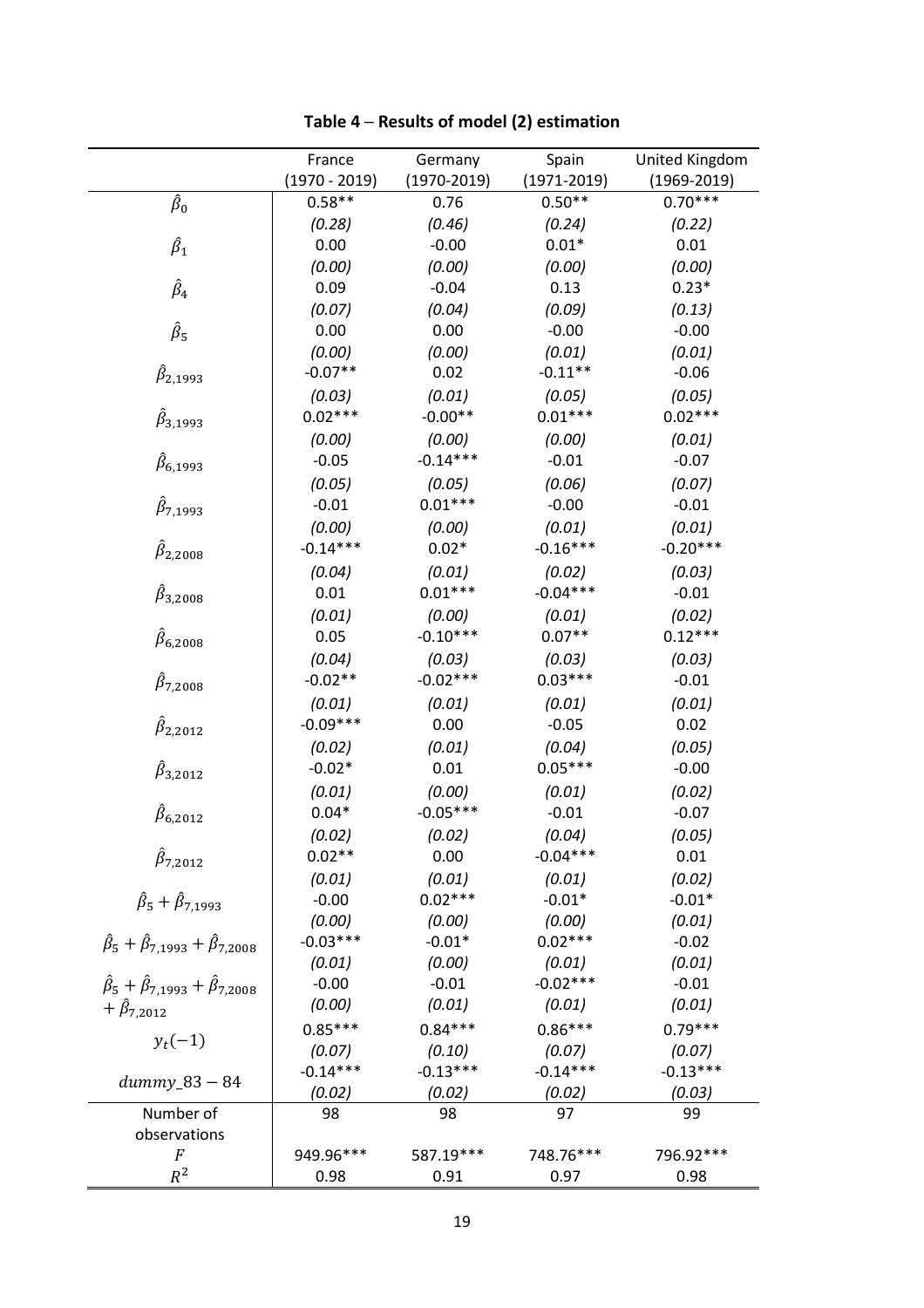Note: this table reports the relevant estimated coefficients of model (2) for Italy. Each column corresponds to a control country. The sample final year is 2019 for every control country. The coefficients  $\hat\beta_5+\hat\beta_{7,1993}$ ,  $\hat\beta_5+\hat\beta_{7,1993}+\hat\beta_{7,2008}$ , and  $\hat\beta_5+\hat\beta_{7,1993}+\hat\beta_{7,2008}+\hat\beta_{7,2012}$  indicate the difference between the pre- and post-intervention trends for each intervention year. The symbols "\*", "\*\*" and "\*\*\*" indicate a level of statistical significance equal to, respectively, 10%, 5%, and 1%. The bottom two rows of the table report the main statistics of the model goodness of fit to the data

## Summary and conclusions

In this paper, we document the effect on property prices (as proxied by the house prices index - HPI) of two major property tax reforms introduced in Italy in 1993 and 2012. We exploited the time discontinuity generated by reforms using the Interrupted time series analysis (ITSA), a statistical method especially appropriated to evaluate policy interventions that involve the whole population so that to overcome the lack of control groups.

To obtain robust results, we estimated two models, the first one considering only Italy's real HPI, while the second one including also data for four comparison countries - France, Germany, Spain, and the UK.

Focusing on the most conservative estimation, results indicate that, depending on the model considered, the property tax reforms enacted in Italy prompted on impact a reduction of real house prices within the range 13-14 percent in 1993. As for 2012, model (2) gives a 4 percent increase with respect to France and a 5 percent decrease with respect to Germany. As for the 2008 financial crisis, the single country model indicates a real HPI decrease of 9 percent on impact, while the multiple countries model indicates a decrease of 10 percent in comparison to Germany and an increase within the range 7-12 percent in comparison to Spain and the UK.

With regard to the effect on the real HPI time trend, the two models agree in indicating an increase by 1 p.p. in the post-1993 rate of growth with respect to the pre-intervention one, at least in comparison to Germany as for model 2. The post-2012 trend, by contrast, shows, with respect to pre-intervention, a lower rate of growth by 3 p.p. in model 1 and 4 p.p. in model 2 when Spain is the control country, whereas the rate of growth is higher by 2 p.p. in comparison to France. As for the post-2008 crisis trend, the financial crisis effect with respect to the pre-crisis trend is included between 1 p.p. reduction in model 1 and 2 p.p. in model 2 if France and Germany are the control countries, while the HPI trend increases by 3 p.p. with respect to Spain.

The neater and more economically relevant results for the 1993 reform with respect to the 2012 one is likely to reflect the innovative role that the first reform had for the Italian tax structure, in which it introduced for the first time a recurrent wealth tax specifically intended to hit immovable property. Compared to this innovation, the 2012 reform represents an adaptation of the existing property tax to the new necessities of the Italian public finances equilibrium.

These results, broadly in line with the existing comparable literature, bring support to the property tax capitalization hypothesis and might help to analyse the relationship between alternative tax structures and economic growth.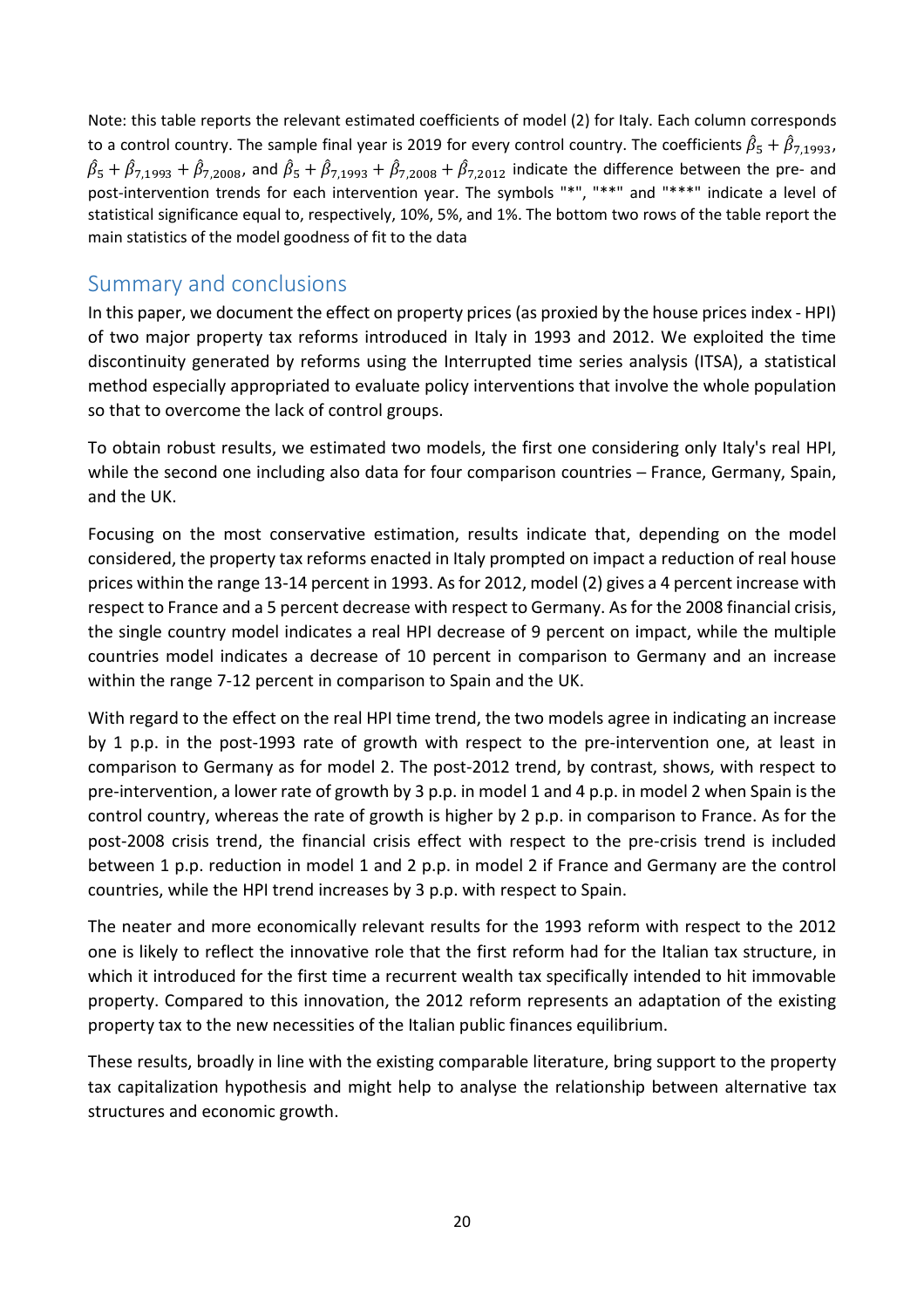#### References

Abadie, A. and J. Gardeazabal (2003), "Economic cost of conflict: a case study of the Basque Country", *The American Economic Review*, 93(1), 113-132

Adelino, M., A. Schoar, and F. Severino (2015), "House prices, collateral, and self-employment", *Journal of Financial Economics*, 117(2), 288-306

Arnold, J. M., B. Brys, C. Heady, A. Johansson, C. Schwellnus, and L. Vartia (2011), "Tax policy for economic recovery and growth", *The Economic Journal*, 121 (February), F59–F80

Baiardi, D., P. Profeta, R. Puglisi, and S. Scabrosetti (2019), "Tax policy and economic growth: does it really matter?", *International Tax and Public Finance*, 26(2), 282-316

Baldini, M. and T. Poggio (2014), "The Italian housing system and the global financial crisis", *Journal of Housing and Built Environment*, 29, 317-344

Bernal, J. L., S. Cummins, and A. Gasparrini (2017), "Interrupted time series regression for the evaluation of public health interventions: a tutorial", *International Journal of Epidemiology*, 46(1), 348–355

Baum, C. F. and M. E. Schaffer (2013), "*actest*: Stata module to perform Cumby-Huizinga general test for autocorrelation in time series", Statistical Software Components S457668, Boston College Department of Economics, revised 24 Jan 2015

Bulligan, G. (2010), "Housing and the Macroeconomy: The Italian Case", in O. de Bandt *et al*. (eds.), Housing Markets in Europe: A Macroeconomic Perspective, Springer-Verlag Berlin Heidelberg

Campbell, J. Y. and J. F. Cocco (2007), "How do house prices affect consumption? Evidence from micro data", *Journal of Monetary Economics*, 54(3), 591-621

Campbell, D. T. and J. C. Stanley (1966), *Experimental and Quasi-Experimental Designs for* Research, Chicago, IL: Rand McNally

Chaney, T., D. Sraer, and D. Thesmar (2012), "The Collateral Channel: How Real Estate Shocks Affect Corporate Investment", *American Economic Review*, 102(6), 2381-2409

Cumby, R. E. and J. Huizinga (1992) "Testing the Autocorrelation Structure of Disturbances in Ordinary Least Squares and Instrumental Variables Regressions", *Econometrica*, 60(1), 185-195

De Jorge-Huertas, V. and J. De Jorge-Moreno (2020), "Analysis of the effects of (de)regulation on housing prices in Spain 1977–2019", *Journal of Economic Studies*, forthcoming

Elinder, M. and L. Persson (2017), "House price responses to a national property tax reform", *Journal of Economic Behavior & Organization*, 144, 18-39

European Commission (2020a), "Shifting taxes away from labour to strengthen growth in the euro area", in *Quarterly Report on the Euro Area*, *European Economy*, 19(1), 9-26

European Commission (2021), "Commission staff working document. In-Depth Review for Italy", SWD(2021) 407 final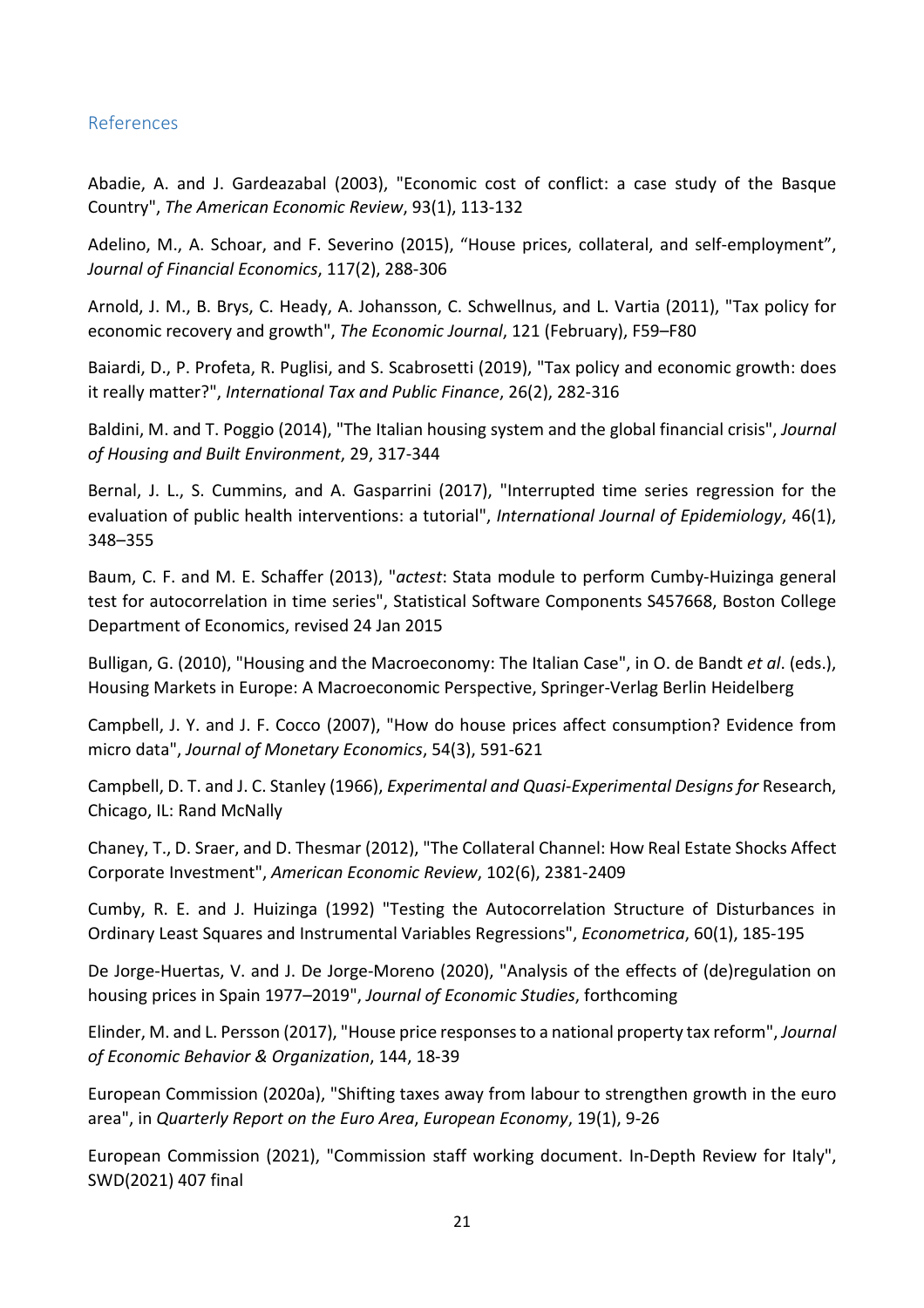Figari, F. and C. V. Fiorio (2015), "Fiscal Consolidation Policies in the Context of Italy's Two Recessions", *Fiscal Studies*, 36(4), 499-526

Humphreys, D. K., A. Gasparrini, and D.J. Wiebe (2017), "Evaluating the Impact of Florida's "Stand Your Ground" Self-defense Law on Homicide and Suicide by Firearm. An Interrupted Time Series Study", *JAMA Internal Medicine*, 177(1), 44-50

International Monetary Fund (2019), "Italy. Selected Issues", *IMF Country Report*, n. 19/41

Kwiatkowski, D., P. C. B. Phillips, P. Schmidt, and Y. Shin (1992), " Testing the null hypothesis of stationarity against the alternative of a unit root: How sure are we that economic time series have a unit root?", *Journal of Econometrics*, 54(1–3), 159-178

Linden, A. (2015), "Conducting interrupted time-series analysis for single- and multiple-group comparisons", *The Stata Journal*, 15(2), 480-500

Linden, A. (2017), "A Comprehensive set of Postestimation Measures to Enrich Interrupted Timeseries Analysis", *The Stata Journal*, 17(1), 73-88

Lutz, B. F. (2008), "The Connection Between House Price Appreciation and Property Tax Revenues", *National Tax Journal*, LXI(3), 555-572

Messina, G. and M. Savegnago (2014), "A Prova Di Acronimo: I Tributi Locali Sulla Casa in Italia", *Occasional Papers* n. 250, Bank of Italy

Nunn, S. and W. Newby (2011), "The Geography of Deterrence: Exploring the Small Area Effects of Sobriety Checkpoints on Alcohol-Impaired Collision Rates Within a City", *Evaluation Review*, 35(4), 354-378

Oates, W. E. (1969), "The Effects of Property Taxes and Local Public Spending on Property Values: An Empirical Study of Tax Capitalization and the Tiebout Hypothesis", *Journal of Political Economy*, 77(6), 957-971

Oliviero, T, A. Sacchi, A. Scognamiglio, and A. Zazzaro (2019), "House prices and immovable property tax: Evidence from OECD countries", *Metroeconomica*, 70(4), 776-792

Oliviero, T. and A. Scognamiglio (2019), "Property tax and property values: Evidence from the 2012 Italian tax reform", *European Economic Review*, 118(C), 227-251

Organisation for Economic Co-operation and Development (2010), "Tax Policy Reform and Economic Growth", *OECD Tax Policy Studies*, 20

Palmon, O. and B. A. Smith (1998), "New Evidence on Property Tax Capitalization", *Journal of Political Economy*, 106(5), 1099-1111

Poterba, J. M. (1984) "Tax subsidies to owner-occupied housing: an asset-market approach", *The Quarterly Journal of Economics*, 99(4), 729-752

Shadish, W. R., T. D. Cook, and D. T. Campbell (2001), *Experimental and Quasi-Experimental* Designs for Generalized Causal Inference, Boston: Houghton Mifflin